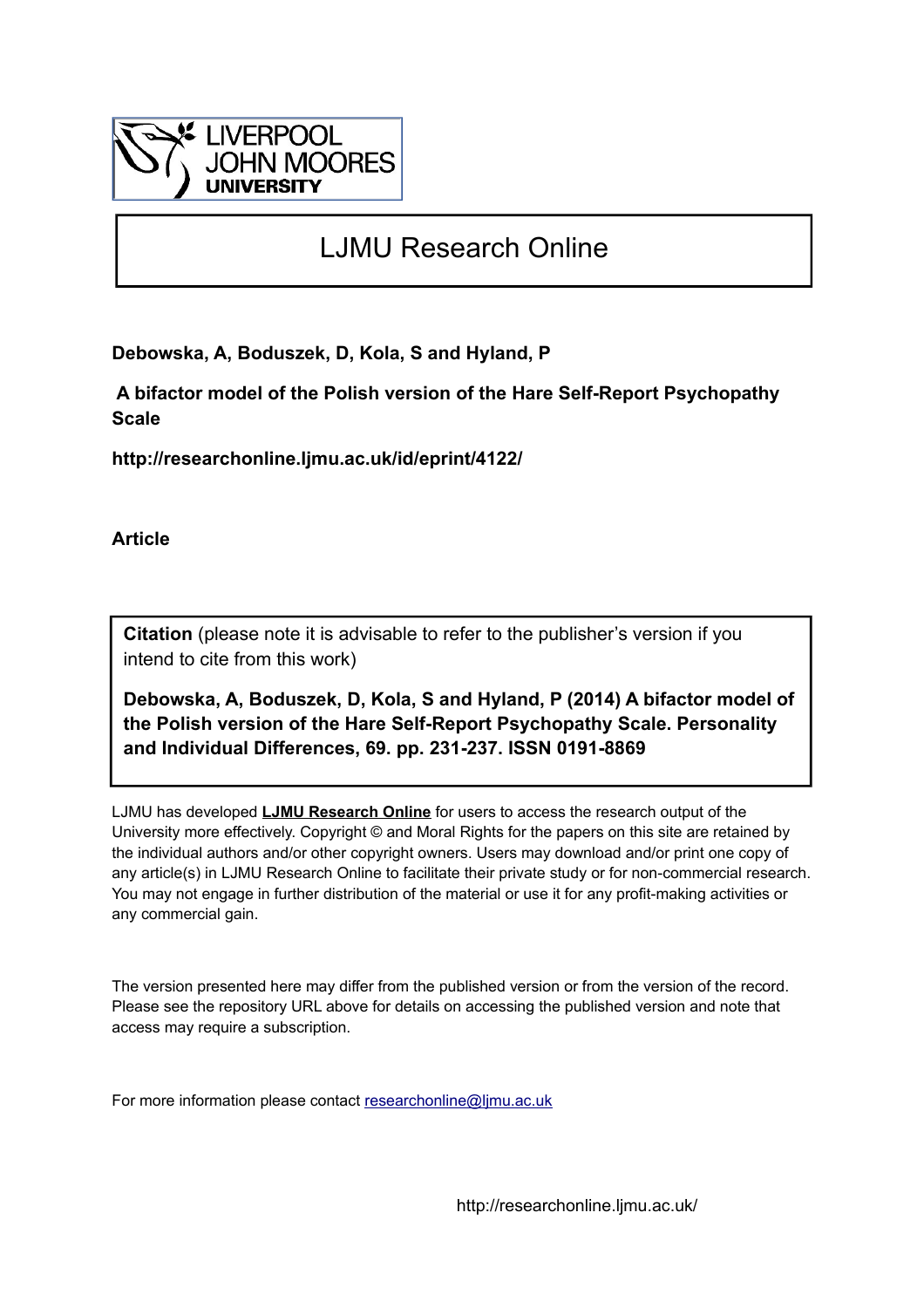## **A Bifactor Model of the Polish Version of the Hare Self-Report Psychopathy Scale**

Agata Debowska<sup>1</sup>, Daniel Boduszek<sup>1</sup>, Susanna Kola<sup>1</sup>, Philip Hyland<sup>2</sup>

<sup>1</sup> University of Huddersfield, UK

<sup>2</sup> National College of Ireland, Ireland

**Accepted for publication in** *Personality and Individual Differences*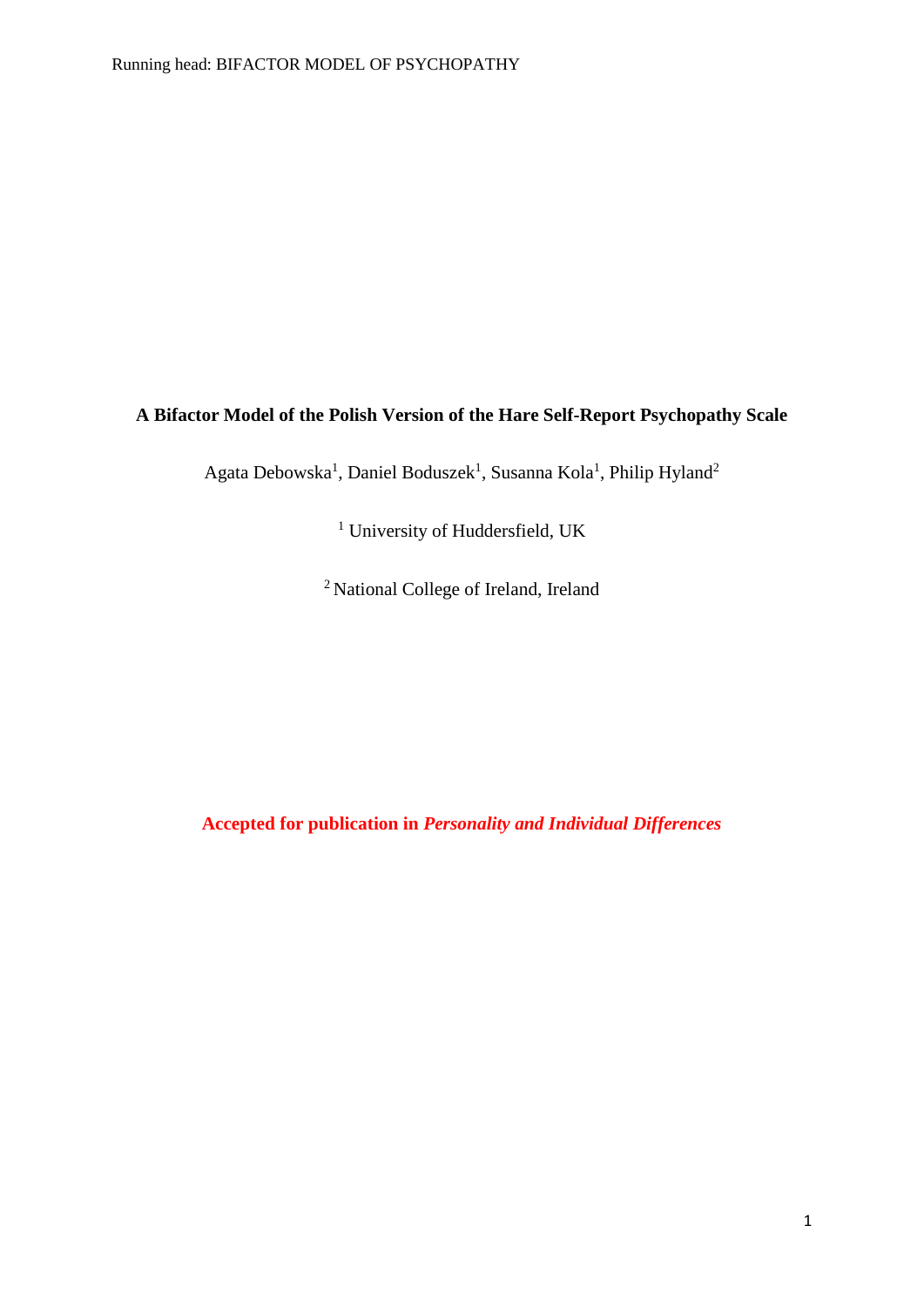#### **Abstract**

The 64-item Hare Self-Report Psychopathy Scale was translated into Polish with the aim to test construct validity and dimensionality, incremental validity, and composite reliability of the measure in a sample of working adults ( $N = 319$ ). Confirmatory factor analyses revealed that the best fitting model was the bifactor conceptualization containing six latent factors; two general factors of psychopathy and four grouping factors represented by interpersonal, affective, antisocial, and lifestyle latent variables (compared to a 2-factor, 4-factor, and 4-factor with 2 hierarchical factors). The scores of the Polish version of Hare SRP evidenced good composite reliability and incremental validity in terms of predicting scores on aggression scale. Implications for theory and future research are discussed.

*Key words***:** Hare Self-Report Psychopathy Scale; Confirmatory factor analysis, Bifactorial modelling, Composite reliability.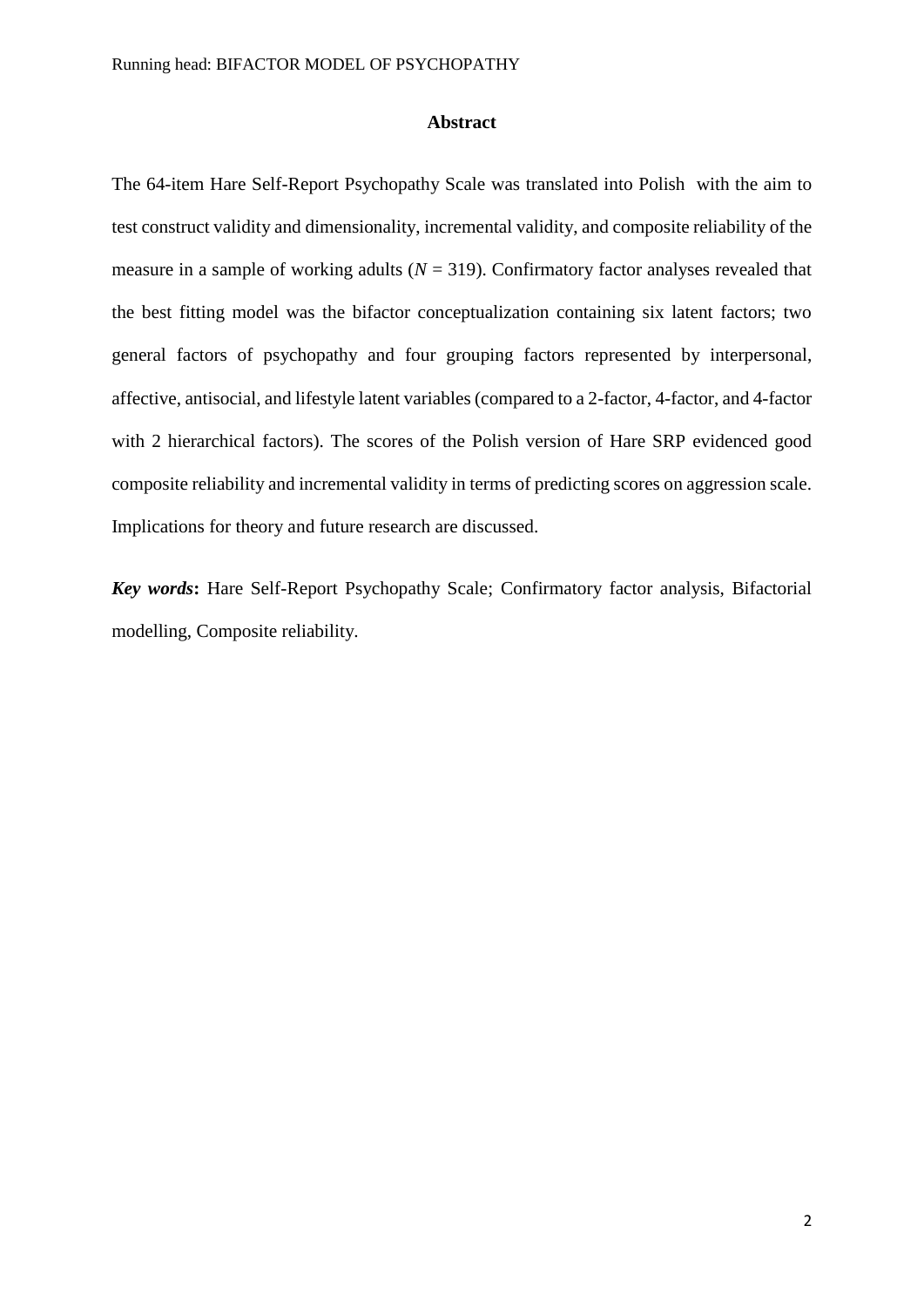#### **Introduction**

Psychopathy is often presented as a complex set of dimensions which makes the disorder extremely difficult to capture and define (Ogloff, 2006). Consequently there is much debate in the literature with regards the underlying factor structure of psychopathy.

The most prominent and widely-used measure of psychopathy is the Psychopathy Checklist-Revised (PCL-R; Hare, 1991, 2003). However, the PCL-R must be completed by a highly trained clinician, which requires extensive amounts of time and access to collateral records of the individual being assessed (Lilienfeld & Fowler, 2007). Furthermore, problems exist with the PCL-R in terms of establishing the latent structure of the construct. Although the scale consists of 20 items, only 18 items are identified as loading onto two factors: (1) Interpersonal/Affective and (2) Lifestyle/Antisocial.

With these limitations in mind, a number of self-report measures of psychopathy have been developed in recent years, one of them being the *Self-Report Psychopathy Scale* (SRP; Hare, 1985). The first version of the SRP consisted of 29 items however the scale possessed poor psychometric properties (Lilienfeld & Fowler, 2007). In order to address those issues, a revised version of the measure was created (Hare, Harpur & Hemphill, 1989; as cited in Williams & Paulhus, 2004). The SRP-II consisted of 60 items, 31 of which form the core of the scale and align with the two factors of the PCL-R (Williams & Paulhus, 2004). In a validation study of the SRP-II among a forensic sample, Hare (2003) reported a moderate correlation between the SRP-II and PCL-R (*r* = .54). Nevertheless, Williams and Paulhus' (2004) exploratory factor analysis of the SRP-II found the two-factor model upon which the PCL-R was developed did not represent a good explanation of the data. The SRP-II was instead best represented by an alternative two-factor model. The first factor combined antisocial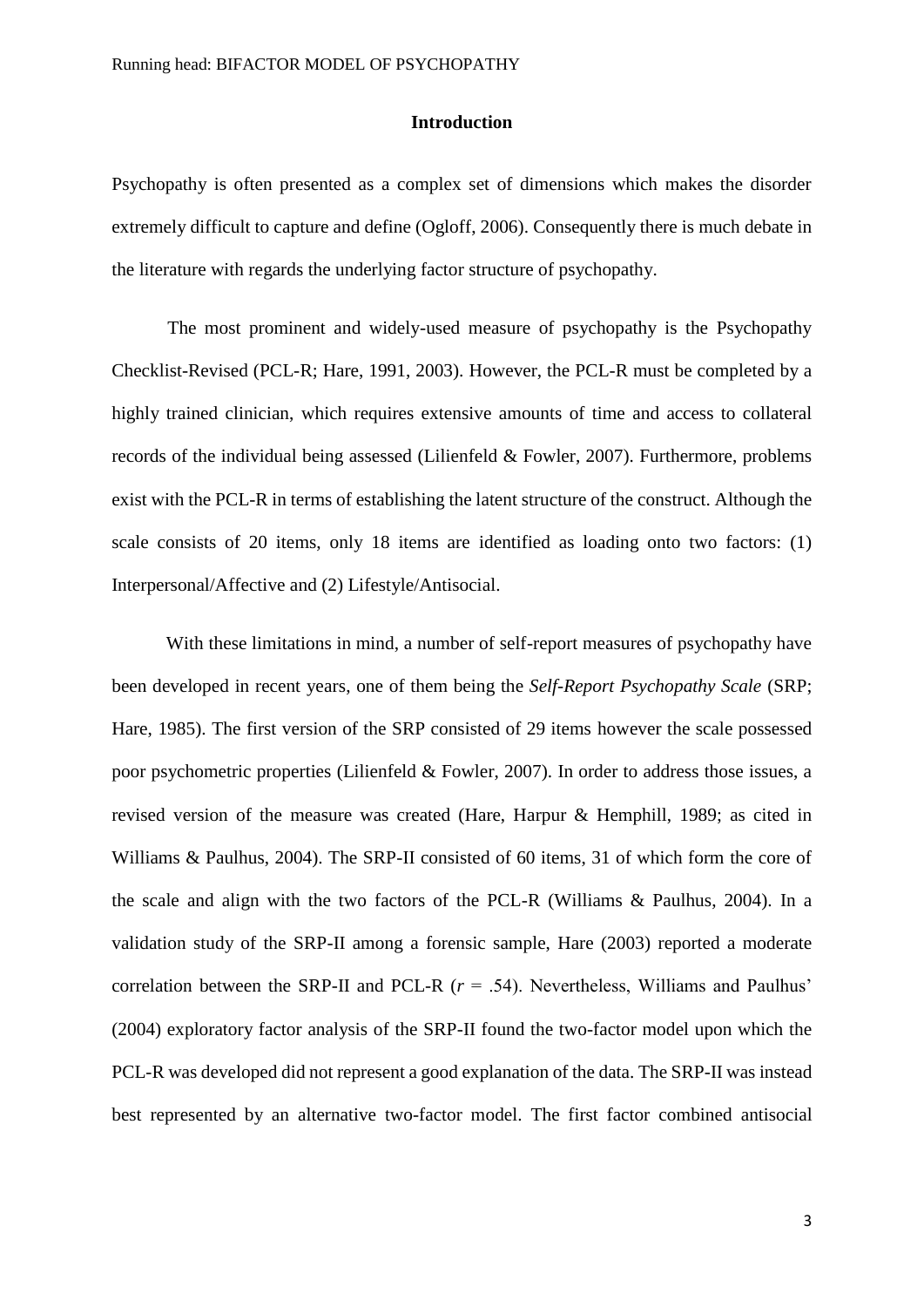behaviour, impulsivity and interpersonal manipulation subscales. The second factor included items pertaining to affective deficits.

The newest version of the SRP, the SRP-III (Paulhus, Neumann & Hare, in press), consists of 64 items measured on a five-point Likert scale. The instrument was reported to be best captured by a four-factor solution, with 16 items loading on the four factors of *Interpersonal Manipulation*, *Callous Affect*, *Erratic Lifestyle,* and *Antisocial Behaviour*. Neal and Sellbom (2012) investigated the factor structure of the SRP-III among a sample of undergraduate students. The authors compared four alternative models and results indicated the four-factor model suggested by Paulhus et al. (in press) proved to be the most accurate representation of the data, however, none of the models met acceptable model fit criteria as measured by fit indices. The researchers suggested that the unsatisfactory results were likely due to the large indicator-to-factor ratio and hence a parcelling technique developed by Cattell and Burdsal (1975) was employed. Neal and Sellbom (2012) created 16 radical parcels, each containing indicators from the same hypothesised factor. The same alternative models were estimated for the transformed scale. The technique was successful in improving the fit indices. As hypothesised, the instrument was best captured by the same four-factor solution whose model fit criteria were found to be satisfactory.

The above studies reveal promising findings as to the usefulness of the SRP-III and provide evidence that psychopathy is best conceptualised as four factorial solution. However, based on work with the PCL-R, a variety of factorial solutions have been identified including correlated two- (Harpur, Hakstian, & Hare, 1988; Hare et al., 1990), three- (Cooke & Michie, 2001), and four- (Hare 2003; Hare & Neumann, 2006) factor models. More recently a number of authors have utilized an alternative model structure which may yield a theoretically and statistically satisfactory solution to the debate. This involved the application of bifactor modelling procedures.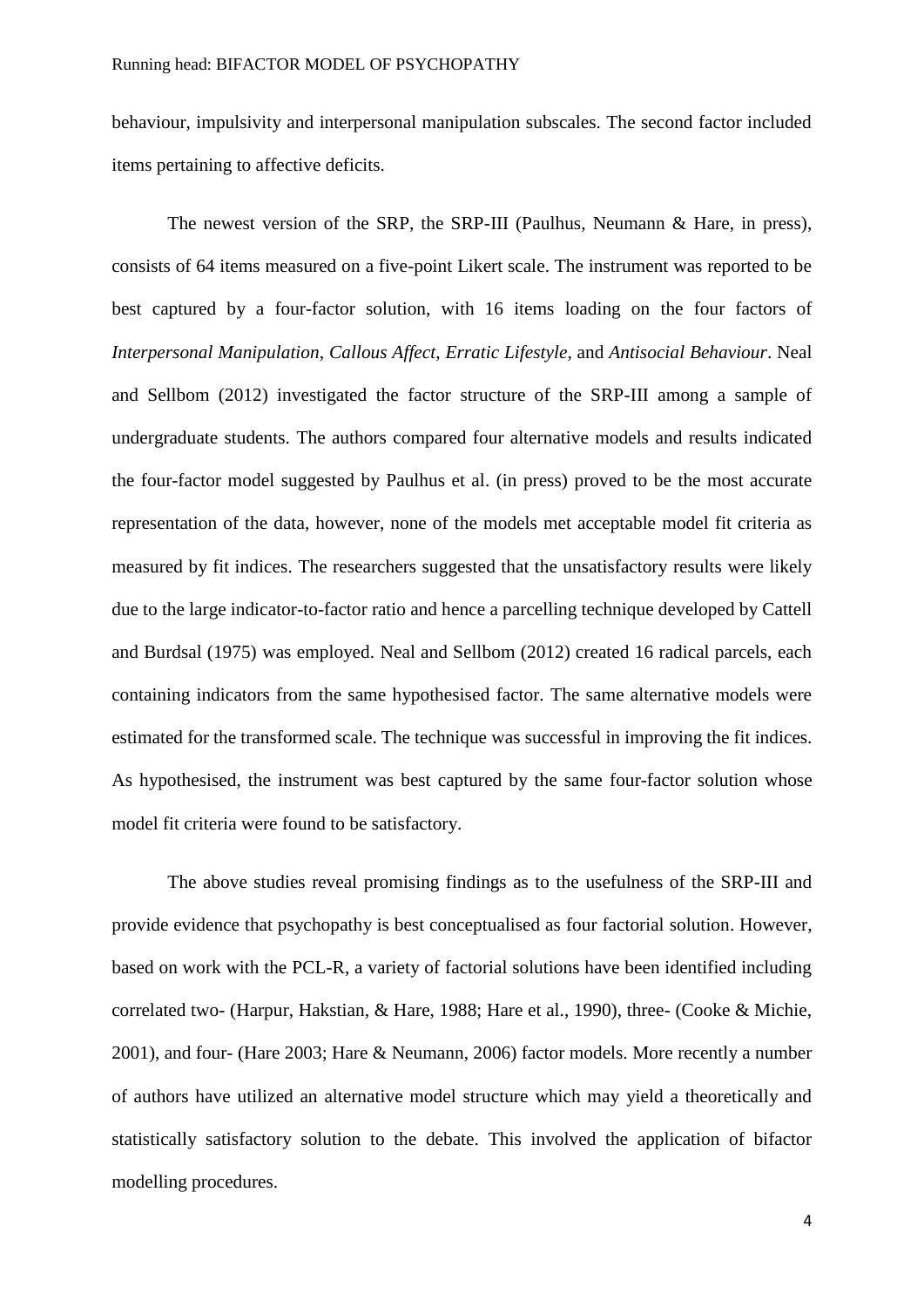Bifactor modelling provides an empirically and conceptually distinct alternative to traditional CFA model solutions. Bifactor modelling views covariation among observable indicators to be explained by both "general factors" and "grouping factors" which exist at the same conceptual level. Reise, Moore, and Haviland (2010) argue that the necessity of creating heterogeneous item sets to capture the complexities of a psychological construct can often produce spurious evidence of multidimensionality in instances where scales are actually capturing a smaller number of latent factors.

Initially, Patrick, Hicks, Nichol, and Krueger (2007) investigated a number of competing latent models of the PCL-R including a bifactorial conceptualisation. These researchers found that a bifactor model including a single general "psychopathy" factor and two grouping factors in-line with Hare's original two-factor model of psychopathy (interpersonal/affective and social deviance) was the best fit of the data. Flores-Mendoza, Alvarenga, Herrero, and Abad (2008) subsequently investigated the latent structure of psychopathy using the PCL-R, with the inclusion of the bifactor model suggested by Patrick et al. (2007). This study was performed among 124 male prisoners, and results indicated that the bifactorial solution was a better representation of the data than any other tested model.

Although these studies suggest the utility of applying a bifactorial model solution, the results are difficult to interpret based on existing theoretical models of psychopathy. Psychopathy has never been theorised to reflect a single latent construct as reflected in models of Patrick et al. (2007) and Flores-Mendoza et al. (2008). Consequently, Boduszek and Dhingra (in press) sought to examine the underlying structure of psychopathy using the Psychopathy Checklist-Screening Version (PCL-SV; Hart, Cox & Hare, 1995). Boduszek and Dhingra (in press) retained the use of a bifactorial procedure, however, they tested a model in-line with theoretical formulations. This bifactorial solution included two general factors of psychopathy (Interpersonal/Affective and Antisocial/ Lifestyle), and four grouping or method factors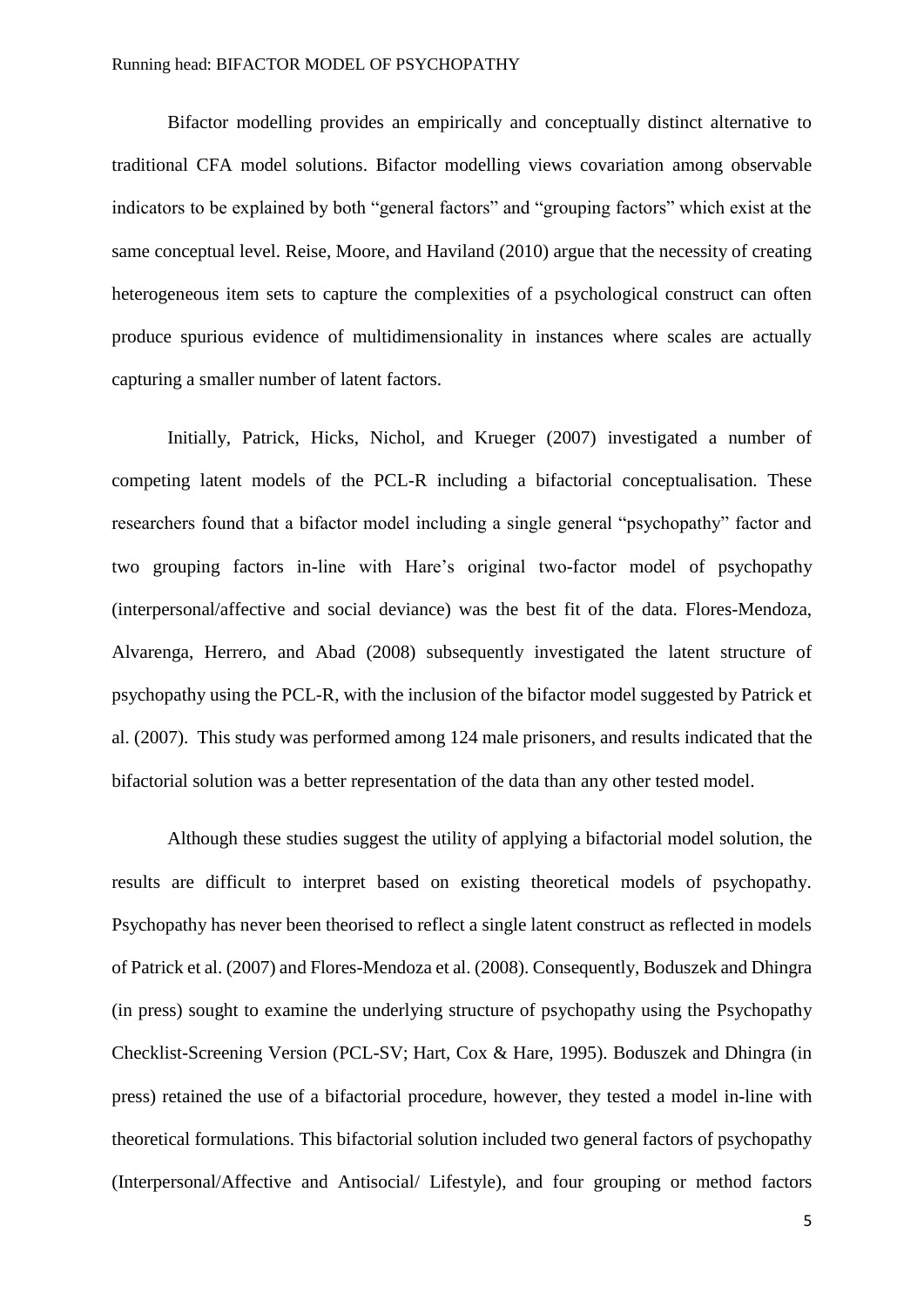(Interpersonal, Affective, Antisocial Behaviour, and Erratic Lifestyle) that were hypothesised to arise as a consequence of heterogeneous item content. This new bifactorial model was found to be statistically superior to all other tested models. It was also consistent with Hare's (1991) original model of psychopathy (two factors of Interpersonal/Affective and Antisocial/Lifestyle), while also accounting for previous results which have suggested a greater degree of multidimensionality; namely that the presence of these additional factors is simply a method effect.

The current study is carried out to further investigate the underlying factor structure of the SRP-III using both traditional CFA techniques and bifactor modelling procedures. The current study is performed on the Polish version of the SRP-III and will thus add valuable evidence as to the scale cross-cultural applicability. It is hypothesised that a bifactorial solution consistent with the findings of Boduszek and Dhingra (in press) will represent the best fit of the data.

#### **Method**

#### **Participants**

The opportunistic sample consisted of 319 Polish working adults recruited at the University of Security in Poznan (Poland). Participants ranged in age from 19 to 51 years ( $M = 25.16$ , SD = 6.24). The sample consisted of 175 males and 144 females. Additionally, 77.4% of participants reported being unmarried ( $n = 247$ ), 20.7% being married ( $n = 66$ ), 1.6% being divorced ( $n =$ 5), and 0.3% being widowed  $(n = 1)$ .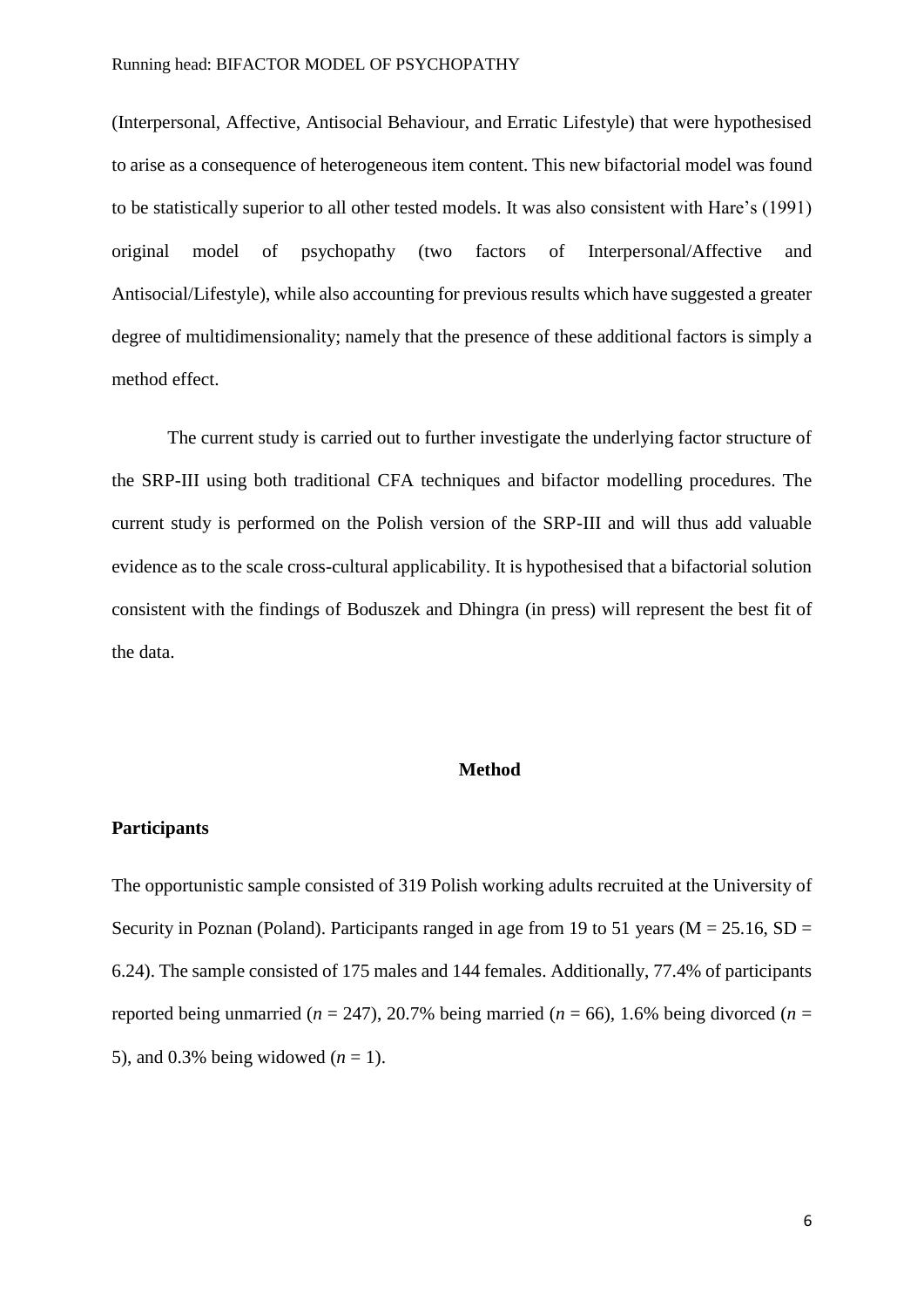#### **Measures**

*Hare Self-Report Psychopathy Scale* (SRP-III; Paulhus et al., in press) is a self-report measure modelled on the Psychopathy Checklist-Revised (PCL-R; Hare, 2003). It is composed of 64 items which fall into four subcategories of psychopathy: Interpersonal Manipulation (IPM - 16 items;  $\alpha$  = .83), Callous Affect (CA - 16 items;  $\alpha$  = .76), Erratic Lifestyle (ELS – 16 items;  $\alpha$  = .76), and Antisocial Behaviour (ASB - 16 items;  $\alpha$  = .80). Reponses are measured on a fivepoint Likert scale. The SRP-III used in the current study was translated to Polish by a professional translator. In order to ensure that the meaning has been retained, the Polish version was translated back to English. The two versions were then presented to three experts who suggested minor changes.

*The Buss-Perry Aggression Questionnaire – Short Form (BPAQ)* (Bryant & Smith, 2001; Buss & Perry, 1992). The original BPAQ consists of 29 items rated on a 5-point Likert scale. The measure was translated to Polish by the AMITY Institute (Instytut AMITY, n.d.). It contains all 29 items from the original version of the questionnaire, however, for the purpose of the present research, only 12 items composing the abbreviated version of the instrument have been used ( $\alpha$  = .83).

## **Procedure**

The measures were administered in groups of up to 40 individuals. Participants gave an informed consent to take part in the study. All participants completed an anonymous, paper and pencil questionnaire which was compiled into a booklet along with an instruction sheet and a consent form attached to the front of the booklet. The participation was voluntary without any form of reward. On completion, participants were debriefed on the purpose of the study.

## **Statistical analysis**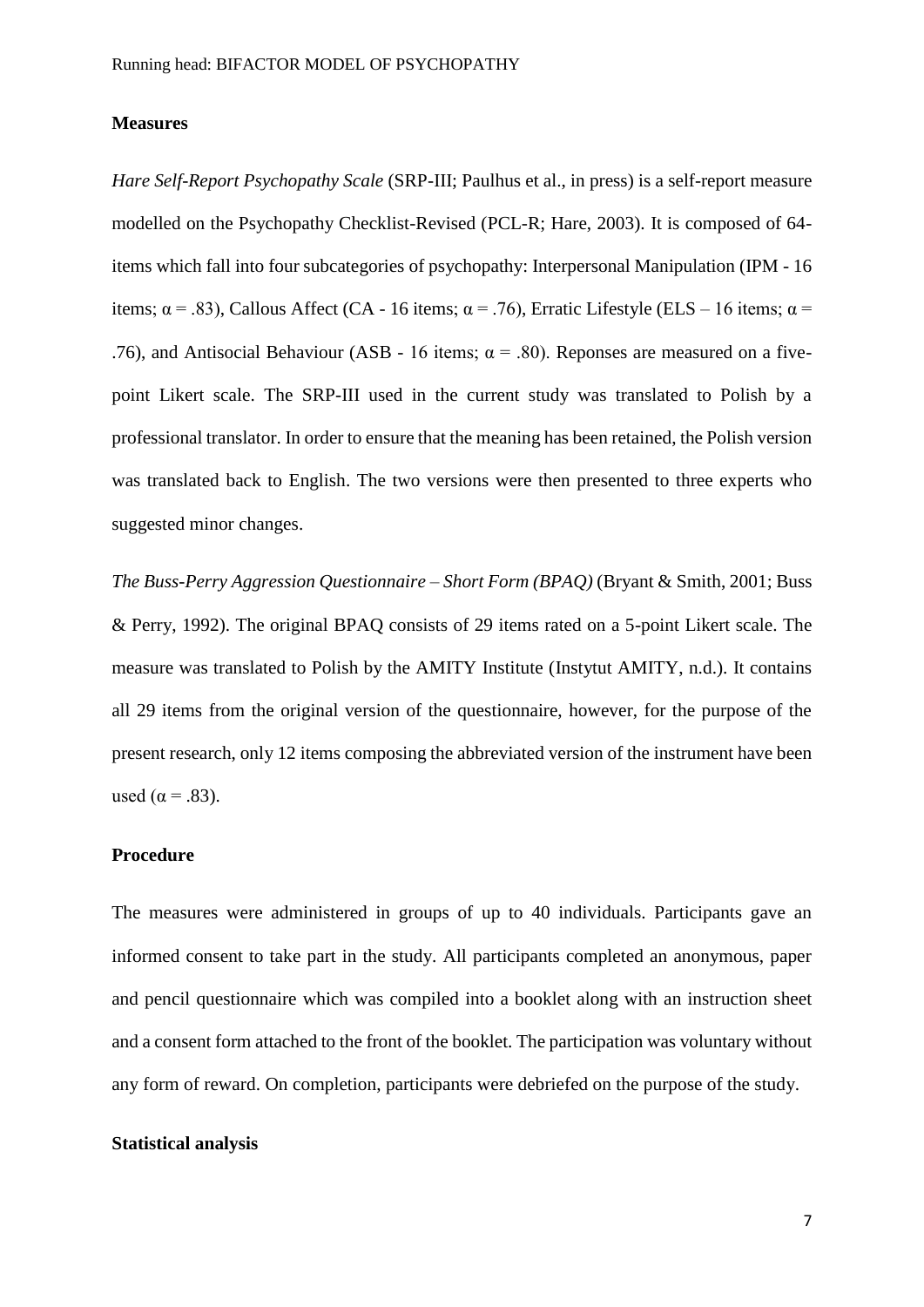Confirmatory factor analyses (CFA) along with the utilization of a confirmatory bifactor modelling approach using MPlus version 6.12 were performed in order to test construct validity and dimensionality of the Polish version of the SRP-III. Four alternative models of the instrument were specified and estimated using robust maximum likelihood estimation. Data was missing completely at random (less than 1%) and full information maximum likelihood (FIML) option was selected. Goodness-of-fit indices were used to compare different theoretical models. The first model specified investigated psychopathy as a two-factor phenomenon (affective/interpersonal and lifestyle/antisocial – figure 1). The second model reflected four dimensions of the measure (affective, interpersonal, lifestyle and antisocial – figure 2). The third model included four latent factors with two hierarchical factors (figure 3). The final model investigated a bifactorial solution of psychopathy as proposed by Boduszek and Dhingra (in press) (figure 4). This model is a bifactor conceptualization containing six latent factors; two general factors of psychopathy and four grouping factors represented by interpersonal, affective, antisocial, and lifestyle latent variables.



8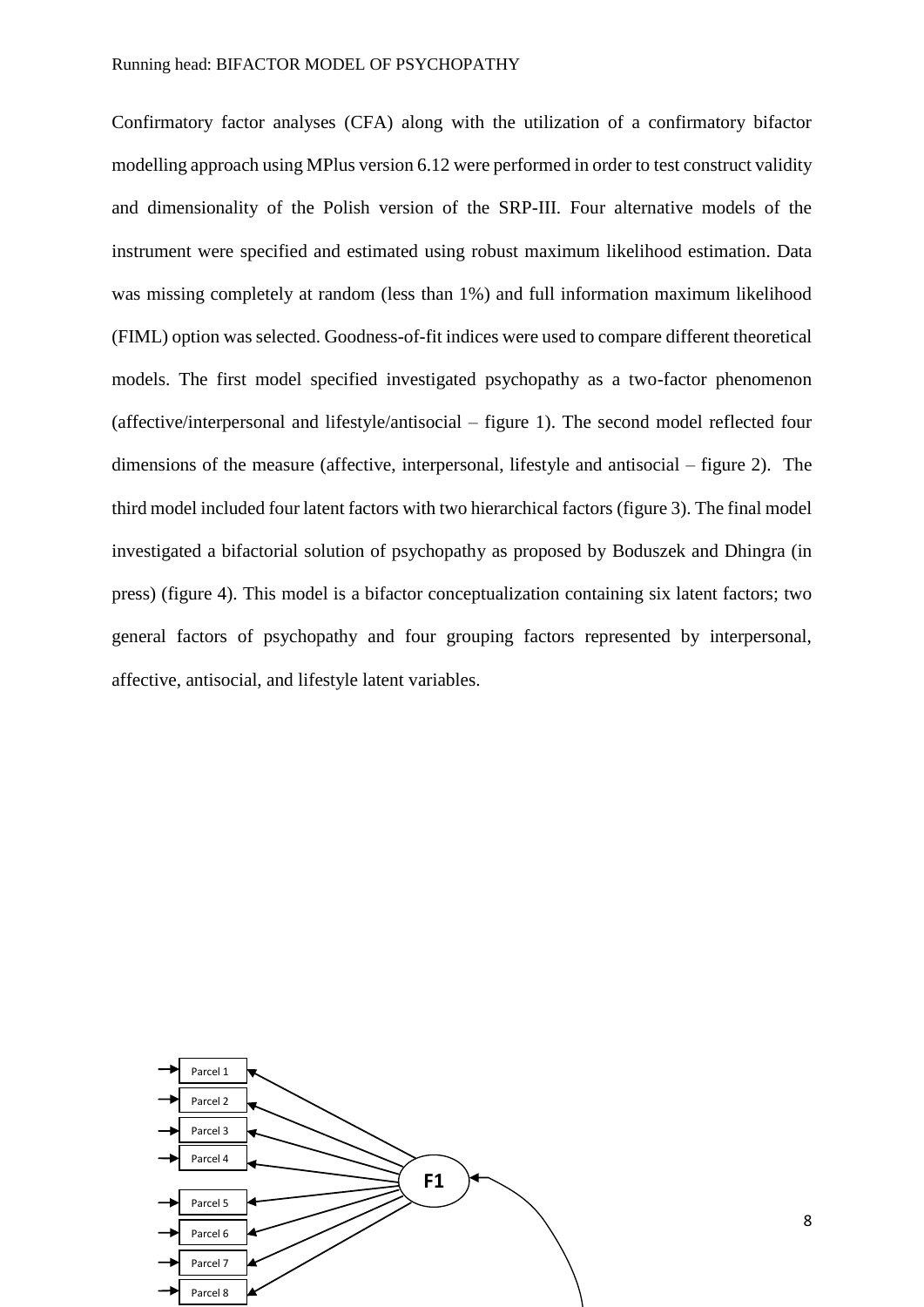*Figure 1.* Two-factor model for SRP-III. F1 = Factor 1; F2 = Factor 2; Parcels 1-4 = items from Interpersonal Manipulation subscale; Parcels 5-8 = items from Callous Affect subscale; Parcels 9-12 = items from Erratic Lifestyle subscale; Parcels 13-16 = items from Antisocial Behaviour subscale.

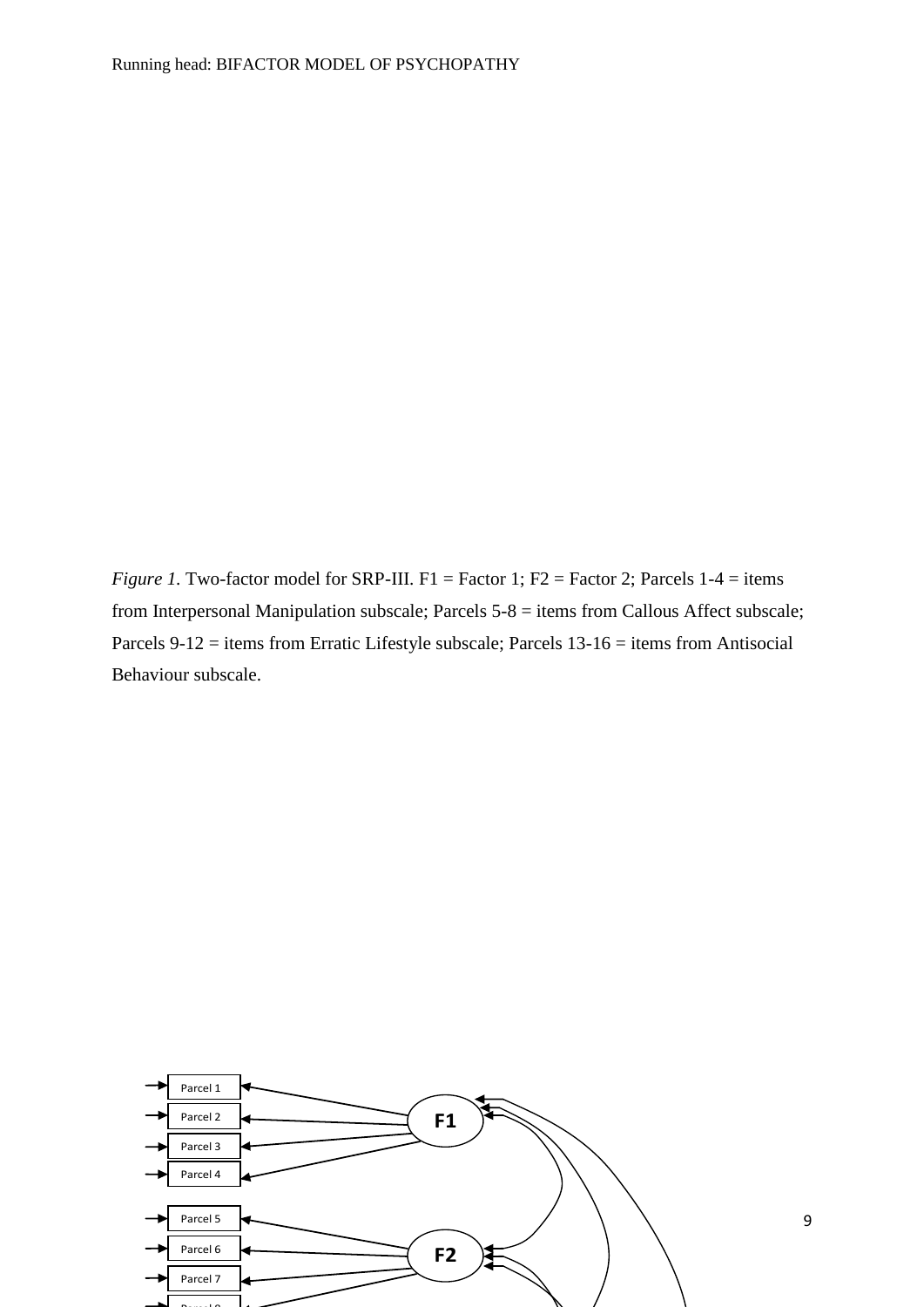*Figure 2.* Four-factor model for SRP-III. F1 = Factor 1; F2 = Factor 2; Parcels  $1-4 =$  items from Interpersonal Manipulation subscale; Parcels 5-8 = items from Callous Affect subscale; Parcels 9-12 = items from Erratic Lifestyle subscale; Parcels 13-16 = items from Antisocial Behaviour subscale.

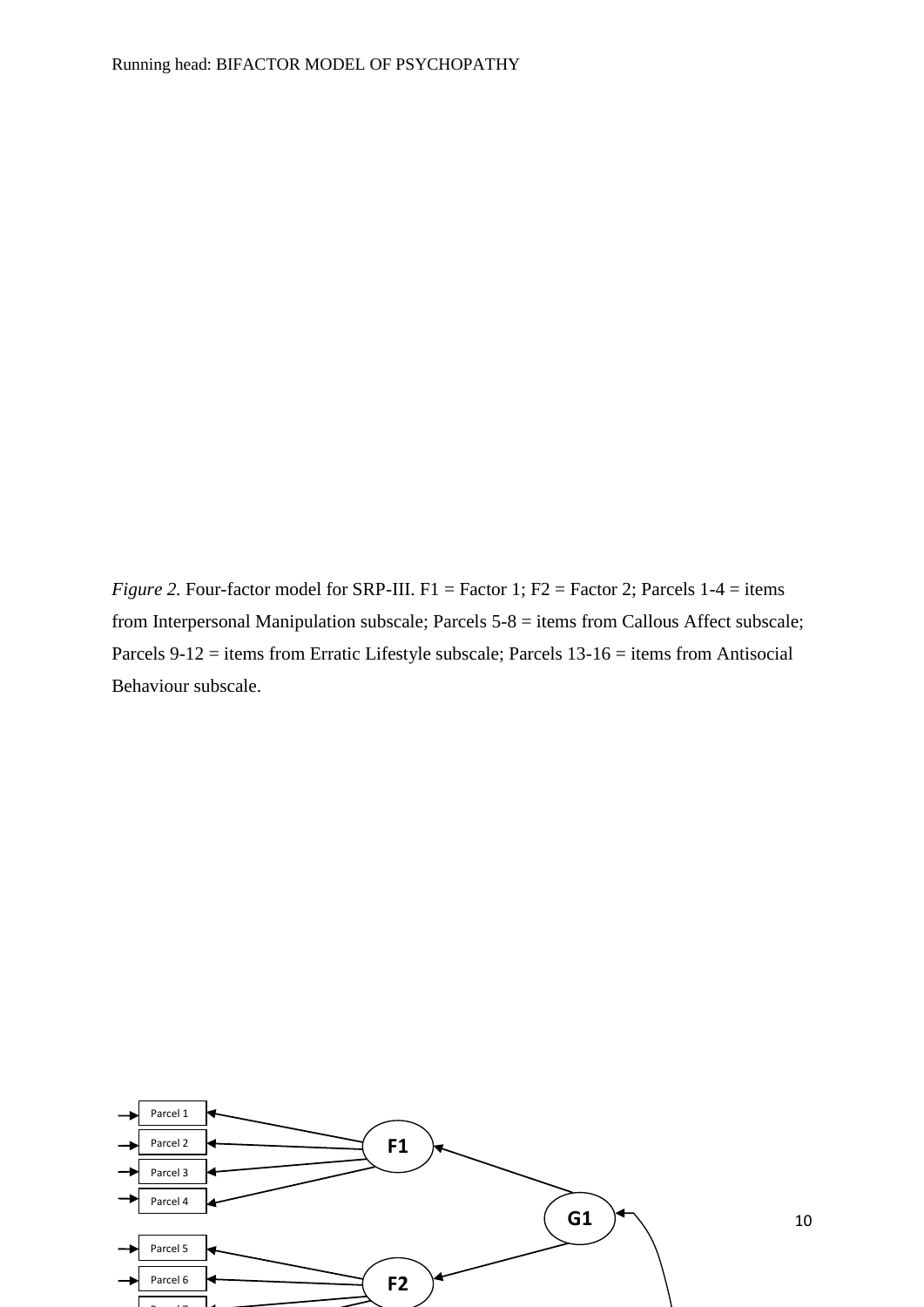*Figure 3.* Four factors model hierarchical two factor model for SRP-III. F1 = Factor 1; F2 = Factor 2; G1 = General factor 1; G2 = General factor 2; Parcels  $1-4 =$  items from Interpersonal Manipulation subscale; Parcels 5-8 = items from Callous Affect subscale; Parcels 9-12 = items from Erratic Lifestyle subscale; Parcels 13-16 = items from Antisocial Behaviour subscale.

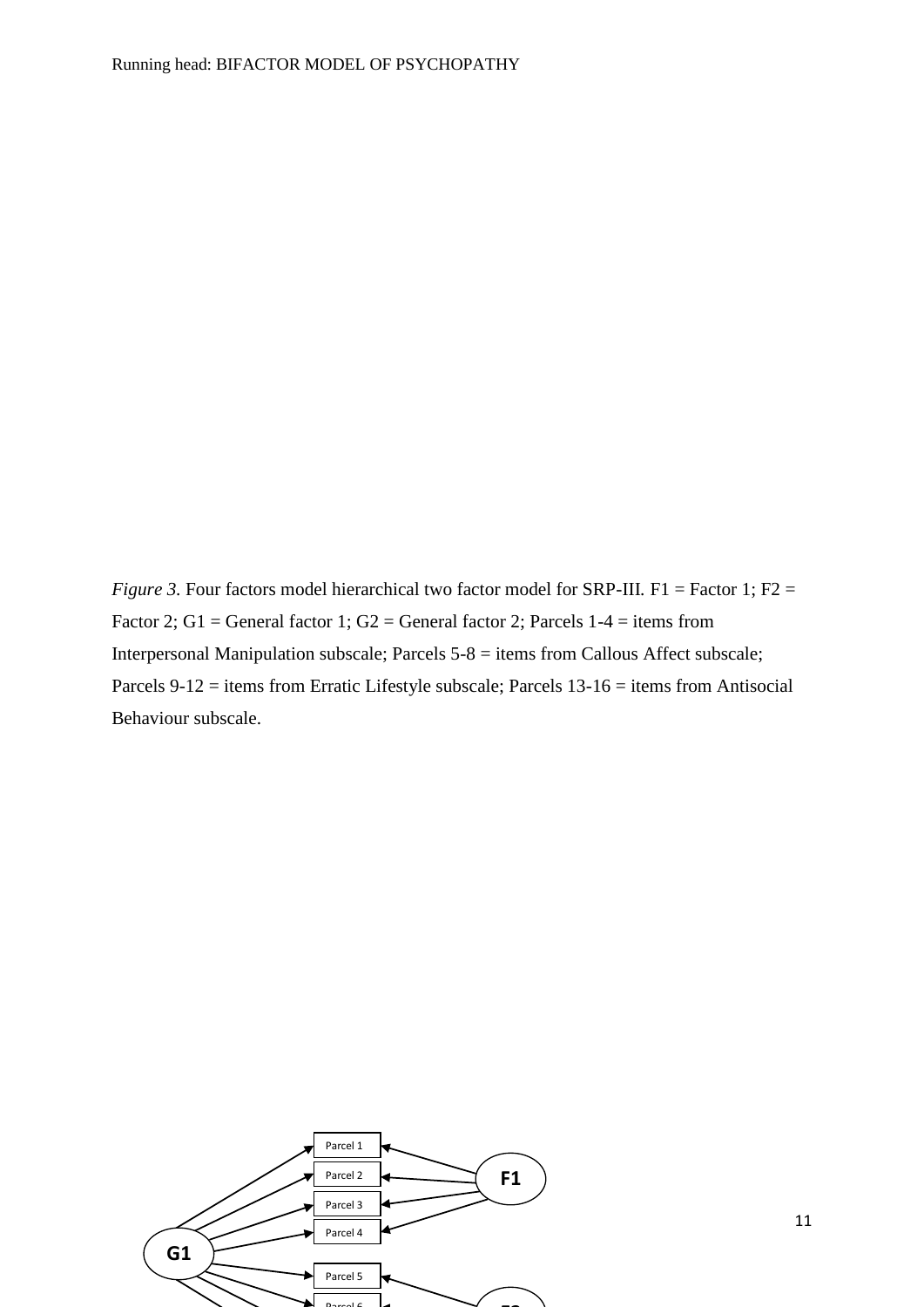*Figure 4.* Four factors model hierarchical two factor model for SRP-III. F1 = Factor 1; F2 = Factor 2; G1 = General factor 1; G2 = General factor 2; Parcels  $1-4 =$  items from Interpersonal Manipulation subscale; Parcels 5-8 = items from Callous Affect subscale; Parcels 9-12 = items from Erratic Lifestyle subscale; Parcels 13-16 = items from Antisocial Behaviour subscale.

Similarly to Neal and Sellbom's (2012) study, none of the above models met acceptable model fit criteria with the original 64-item measure. Followed by Neal and Sellbom's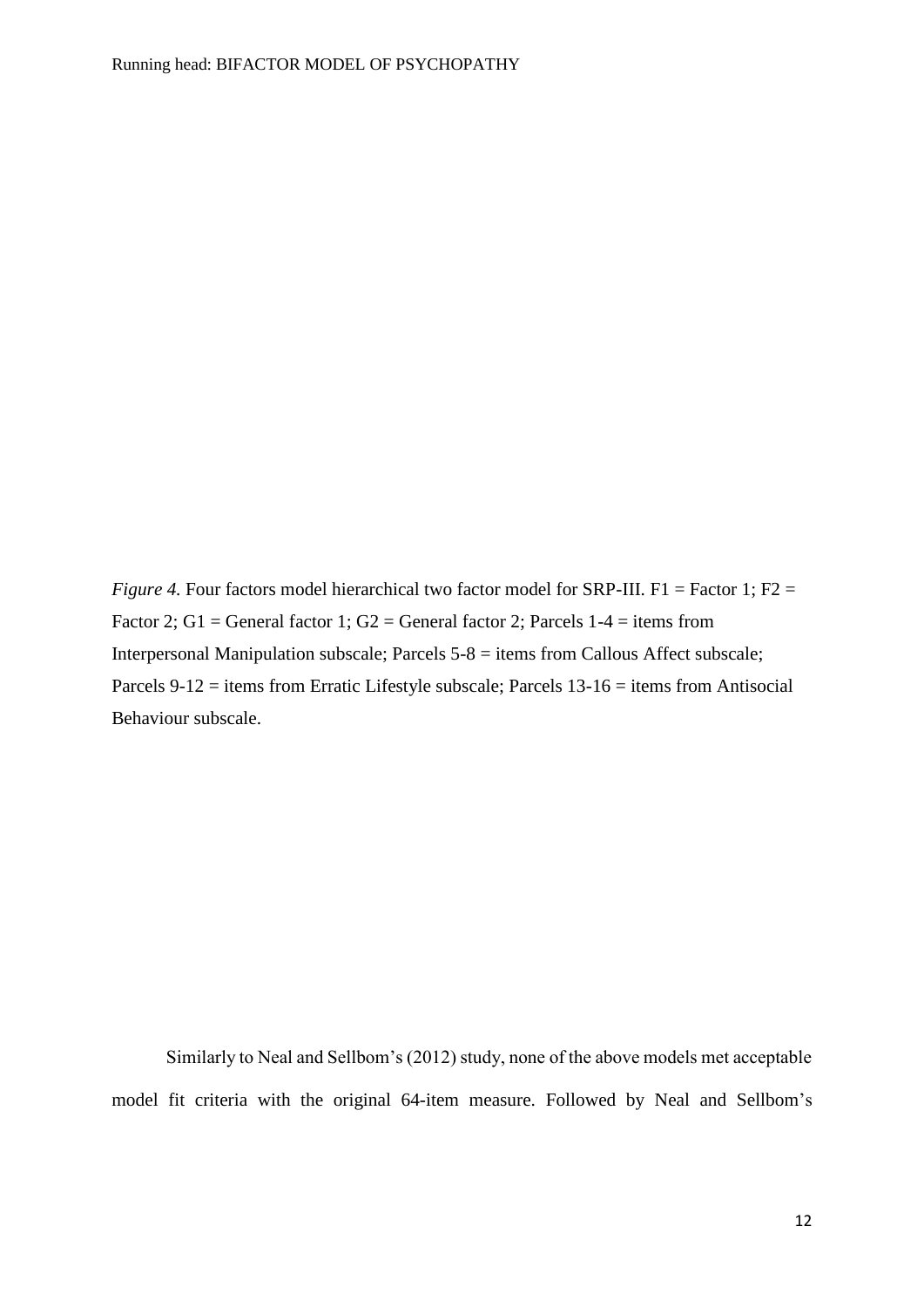procedure, all 64 items were computed into 16 radial parcels. Each parcel contained four randomly chosen items from the same hypothesised factor. Again, four models were tested.

Goodness-of-fit indices were used to compare four models of psychopathy: chi-square (*χ2*), Root-Mean-Square Error of Approximation (RMSEA; Steiger, 1990) with 90% confidence interval (90% CI), Standardized Root Mean Square Residual (SRMR), Akaike Information Criterion (AIC; Akaike, 1973), Comparative Fit Index (CFI; Bentler, 1990), Tucker Lewis Index (TLI; Tucker & Lewis, 1973). A non-significant chi-square (Kline, 2005) and values above .95 for the CFI and TLI, are considered to reflect a good model fit (Hu & Bentler, 1998). A RMSEA and SRMR value less than .05 suggests acceptable errors of approximation in the population (Browne & Cudeck, 1993). AIC values were used to compare four specified models, with the smallest value indicating the best fitting model.

#### **Results**

## **Confirmatory factor analyses**

Table 1 presents the fit indices for the four alternative models of psychopathy. As can be noted, none of the tested models, using the 64-item scale, met acceptable model fit criteria as evidenced from all fit indices. However, as demonstrated by the lowest AIC value, the bifactorial model has the best model fit when compared with other estimated models  $(\chi^2)_{(1888)}$  $= 4930.42, p < .001$ , CFI = .634, TLI = .609, RMSEA = .060 (90% CI = .058/.062), SRMR =  $.073, AIC = 85176.36$ .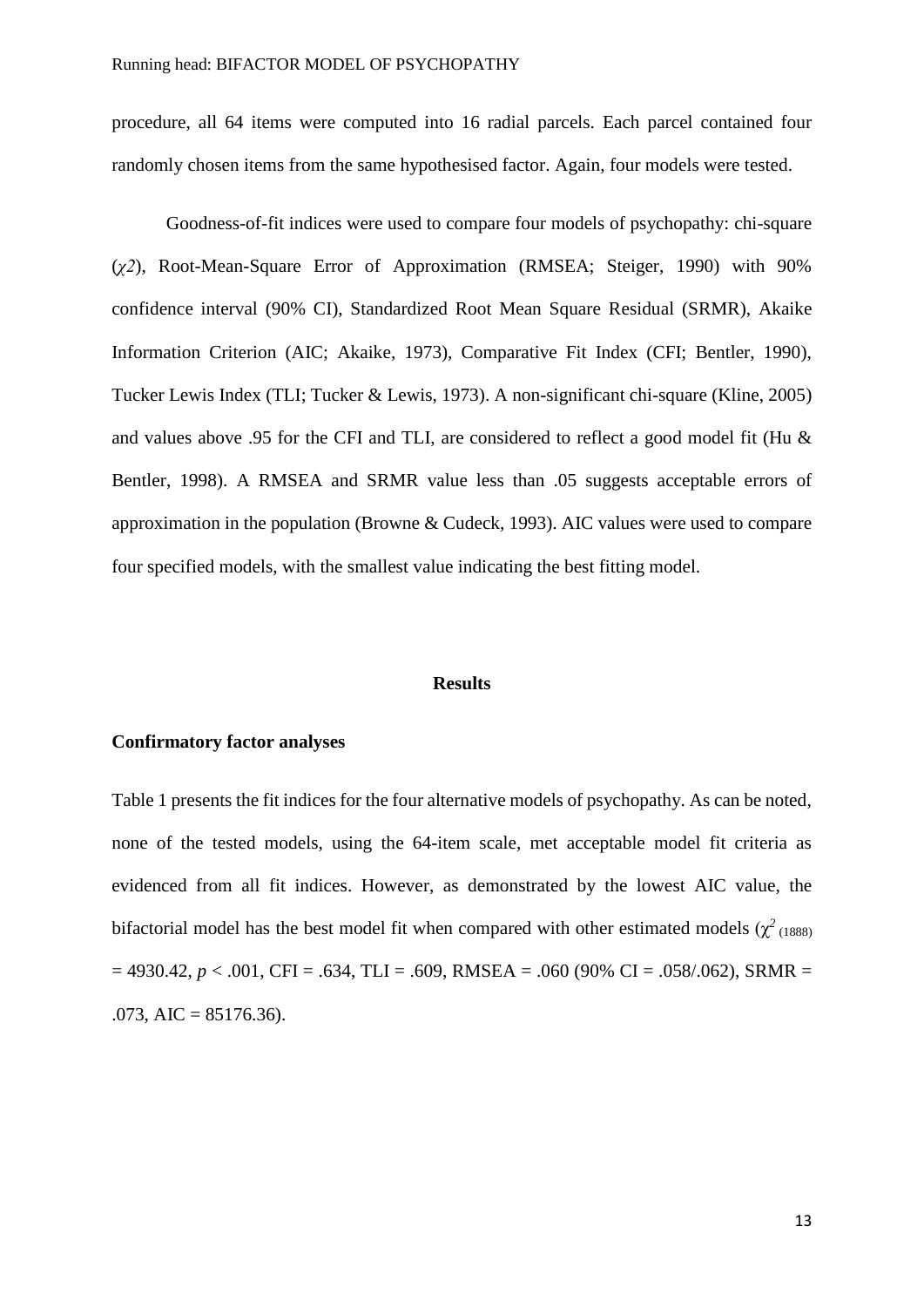Table 1

| Model                       | $\chi^2$   | df   | RMSEA (90% CI)       | <b>SRMR</b> | <b>CFI</b> | TLI  | AIC      |
|-----------------------------|------------|------|----------------------|-------------|------------|------|----------|
| <b>Models with 64-items</b> |            |      |                      |             |            |      |          |
| Two-factor                  | 5481.39*** | 1951 | $.064$ $(.066/.070)$ | .078        | .575       | .561 | 85601.33 |
| Four-factor                 | 5177.85*** | 1946 | $.061$ $(.059/.063)$ | .074        | .611       | .597 | 85307.79 |
| Hierarchical                | 5180.58*** | 1947 | $.061$ $(.059/.063)$ | .074        | .611       | .597 | 85308.52 |
| <b>Bifactor</b>             | 4930.42*** | 1888 | .060(058/062)        | .073        | .634       | .609 | 85176.36 |
| <b>Models with parcels</b>  |            |      |                      |             |            |      |          |
| Two-factor                  | 587.01***  | 103  | .121(112/.131)       | .078        | .786       | .751 | 23101.29 |
| Four-factor                 | 260.08***  | 98   | $.072$ $(.061/083)$  | .057        | .928       | .912 | 22784.36 |
| Hierarchical                | 265.48***  | 99   | $.073$ $(.062/.083)$ | .058        | .927       | .911 | 22787.75 |
| <b>Bifactor</b>             | 170.93***  | 82   | .058(.046/.071)      | .045        | .961       | .943 | 22727.20 |

## *Fit Indices for the Alternative Models of the Polish version of the SRP-III*

*Note.* RMSEA = Root-Mean-Square Error of Approximation; CI = Confidence Interval; AIC = Akaike Information Criterion; CFI = Comparative Fit Index; TLI = Tucker Lewis Index; SRMR = Standardized Root Mean Square Residual; \*\*\*  $p < .001$ .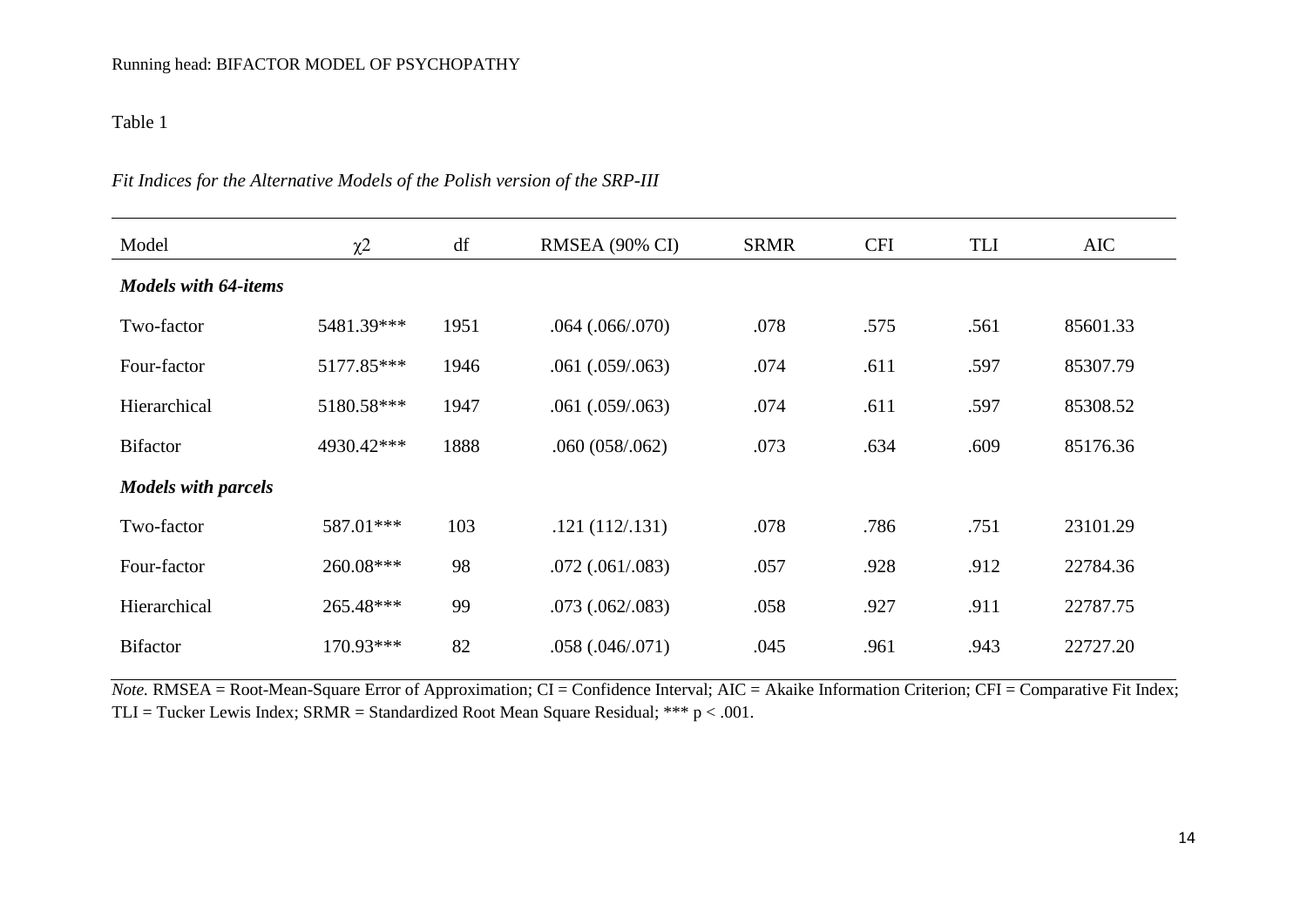Neal and Sellbom (2012) encountered a similar problem when assessing models for the original version of the SRP-III. They suggested that in order to evaluate model fit for the scale, its complexity should be reduced by using the parcelling technique. In line with Neal and Sellbom's (2012) study, we assigned SRP-III items randomly into four parcels. The list of items in each parcel is presented in Table 2.

## Table 2

*Items assigned to parcels (Neal & Sellbom, 2012)*

|            | Parcel 1                       | Parcel 2                       | Parcel 3            | Parcel 4             |
|------------|--------------------------------|--------------------------------|---------------------|----------------------|
| <b>IPM</b> | 3, 13, 16R,<br>61 <sub>R</sub> | 27, 41, 45, 50                 | 8, 24R, 35, 54      | 20, 31R, 38R,<br>58  |
| CA.        | 15, 33, 53, 60                 | 30, 40, 44R, 56 7, 23R, 37, 48 |                     | 2, 11R, 19R,<br>26R  |
| <b>ELS</b> | 17, 22R, 28, 55                | 4, 25R, 47R,<br>59             | 14R, 36R, 39,<br>42 | 1, 9, 32, 51         |
| ASB        | 6R, 12, 49, 62                 | 34R, 43, 57, 64                | 5R, 10, 29, 63      | 18R, 21R,<br>46R, 52 |

 $Note.$  IPM = Interpersonal Manipulation;  $CA = Callous$  Affect;  $ELS = Erratic$  Lifestyle;  $ASB =$ Antisocial Behaviour;  $R =$  reverse-coded item.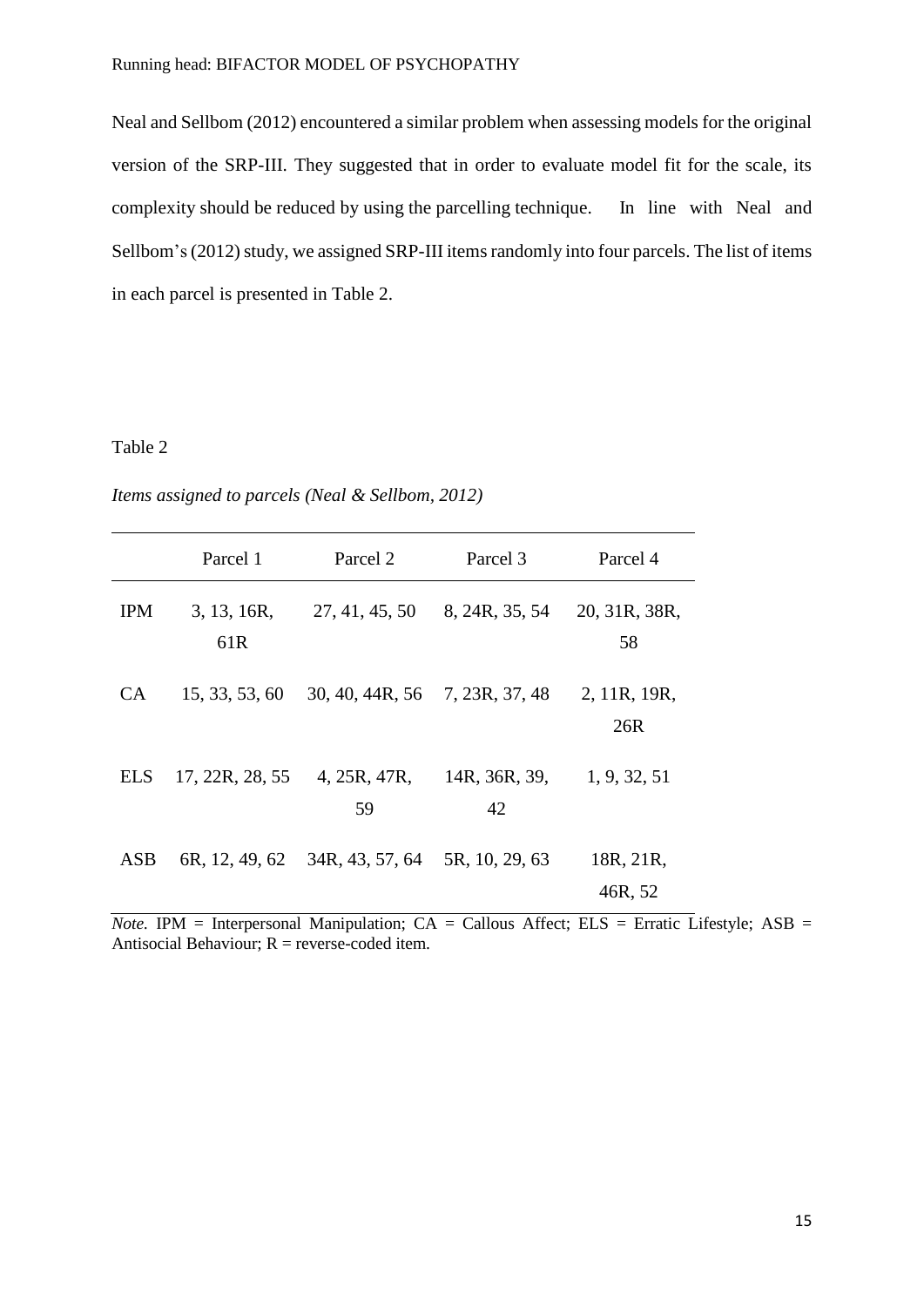The same models as described before were estimated for the SRP-III after the items had been assigned into parcels (see Table 1). Results show that reducing the complexity of the models influenced an increase in CFI and TLI values and a decrease in RMSEA and SRMR values for all assessed solutions. The two-factor model was rejected as a poor approximation of the current data. The hierarchical and four-factor models were found to be an acceptable representation, however, not the optimal solution. None of the previous studies assessing the dimensionality of Hare SRP estimated the bifactorial model, which showed statistically significant improvement in the chi-square value over all alternative models. The bifactorial model showed the lowest AIC, RMSEA, and SRMR values and highest TLI and CFI values.

The adequacy of the bifactorial model can also be demonstrated by analysing its parameter estimates (see Table 3). Factor loadings for the general factors were much weaker and some were negative. According to Reise et al. (2010), when items load more strongly on grouping factors than on general factors, the superiority of the grouping factors should be assumed. Therefore, the Polish version of the SRP-III should be considered to consist of four grouping factors, which provide the basis for creating four subscales, and two meaningful general factors.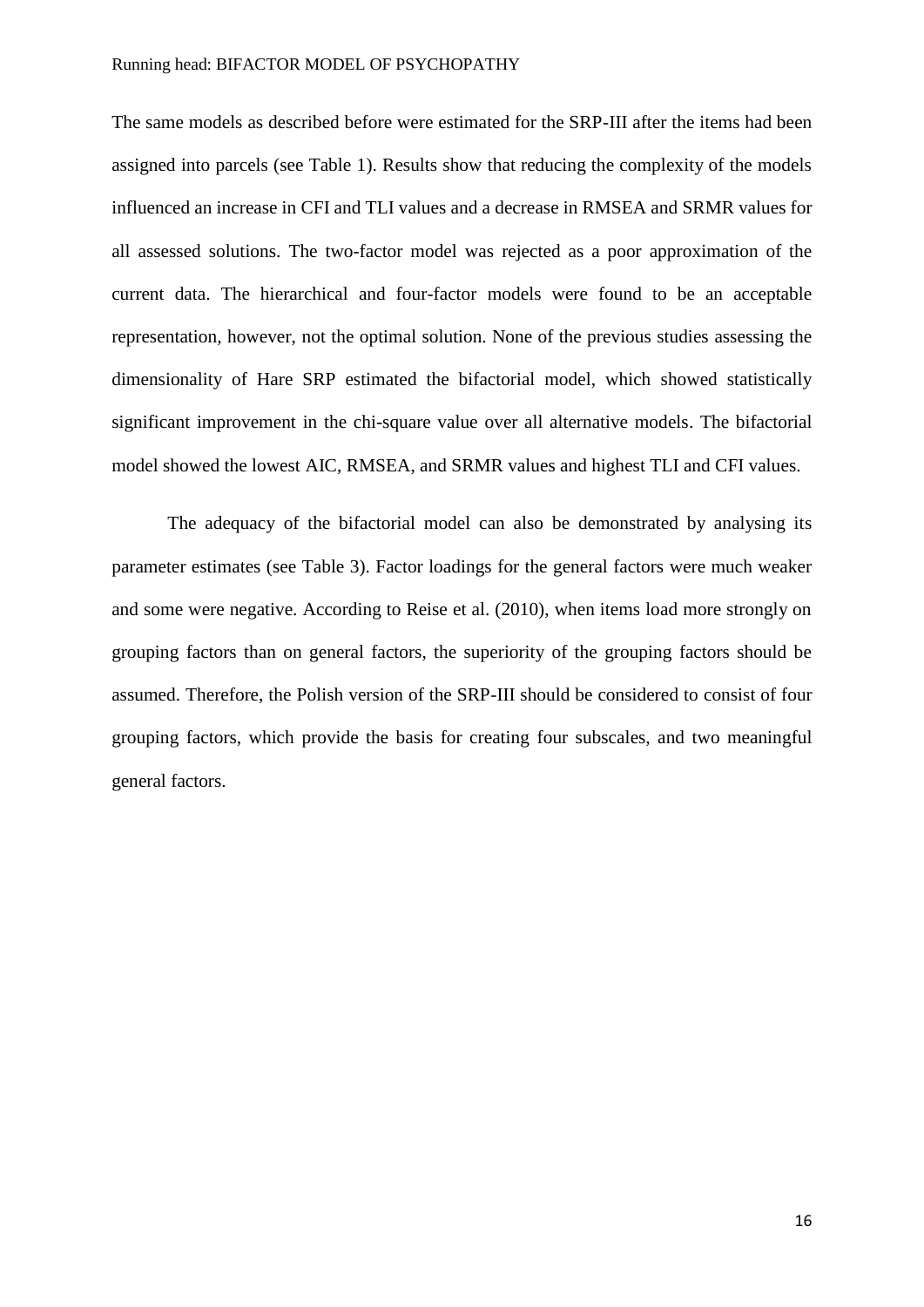# Table 3

| <b>Item</b> | <b>IPM</b> | CA        | <b>ELS</b> | <b>ASB</b> | G1        | G <sub>2</sub> |
|-------------|------------|-----------|------------|------------|-----------|----------------|
| Parcel 1    | $.692***$  |           |            |            | $.162*$   |                |
| Parcel 2    | .779 ***   |           |            |            | $-.355**$ |                |
| Parcel 3    | $.741***$  |           |            |            | $-.230**$ |                |
| Parcel 4    | .764 ***   |           |            |            | .066      |                |
| Parcel 5    |            | $.717***$ |            |            | .059      |                |
| Parcel 6    |            | .786***   |            |            | .201      |                |
| Parcel 7    |            | .701 ***  |            |            | $-.206**$ |                |
| Parcel 8    |            | .478 ***  |            |            | $.337***$ |                |
| Parcel 9    |            |           | $.614***$  |            |           | .095           |
| Parcel 10   |            |           | .777***    |            |           | $-.088$        |
| Parcel 11   |            |           | .534 ***   |            |           | .061           |
| Parcel 12   |            |           | $.820***$  |            |           | .058           |
| Parcel 13   |            |           |            | .535***    |           | .849***        |
| Parcel 14   |            |           |            | $.685***$  |           | .152           |
| Parcel 15   |            |           |            | .742 ***   |           | $.402***$      |
| Parcel 16   |            |           |            | $.450***$  |           | $.275**$       |

*Standardized Factor Loadings for the four Grouping Factors and two General Factors of the Polish version of the SRP-III*

*Note.* Factor loadings are statistically significant at \*\*\*  $p < .001$ , \*\*  $p < .01$ , \*  $p < .05$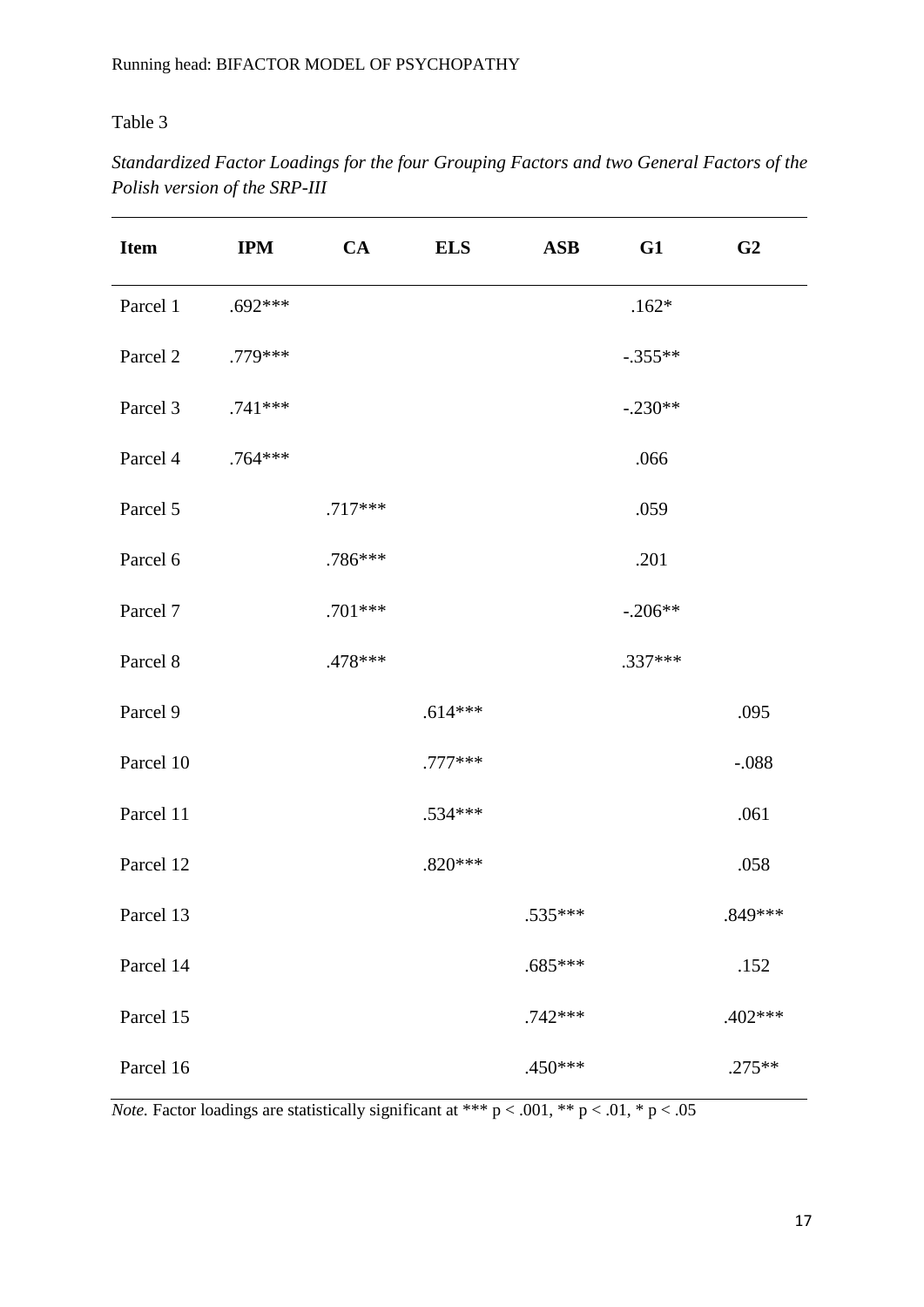### **Incremental validity of psychopathy factors**

The grouping factors were found to be associated with one another, yet most of the correlations were not as high as to indicate that they measure the same phenomenon (Table 4). The highest correlation was between Interpersonal Manipulation and Callous Affect subscales (.875) which can indicate a conceptual overlap between the factors.

#### Table 4

|            | <b>IPM</b>               | CA                       | <b>ELS</b> | <b>ASB</b> |
|------------|--------------------------|--------------------------|------------|------------|
| <b>IPM</b> | $\overline{\phantom{0}}$ | .875                     | .795       | .640       |
| CA         |                          | $\overline{\phantom{0}}$ | .712       | .618       |
| <b>ELS</b> | $\overline{\phantom{0}}$ | $\overline{\phantom{0}}$ | -          | .572       |
| <b>ASB</b> |                          |                          |            |            |

*Correlations between latent factors* 

*Note.* IPM = Interpersonal Manipulation;  $CA = Callous$  Affect;  $ELS = Erratic$  Lifestyle;  $ASB =$ Antisocial Behaviour.

Structural equation modelling was carried out to examine the relationship between four psychopathy facets and aggression. Aggression was regressed on all four psychopathy factors simultaneously and the SEM model had a good fit ( $\gamma$ 2 (94) = 207.73, p < .001, CFI = .953, TLI  $= .932$ , RMSEA =  $.062$ , 90% CI =  $.050/073$ , SRMR =  $.047$ ). Two psychopathy factors, ELS  $(\beta = .43, p < .001)$  and IPM  $(\beta = .34, p < .05)$  were statistically associated with aggression. The ASB factor was not statistically associated with aggression ( $\beta$  = .43, p > .05). Importantly, CA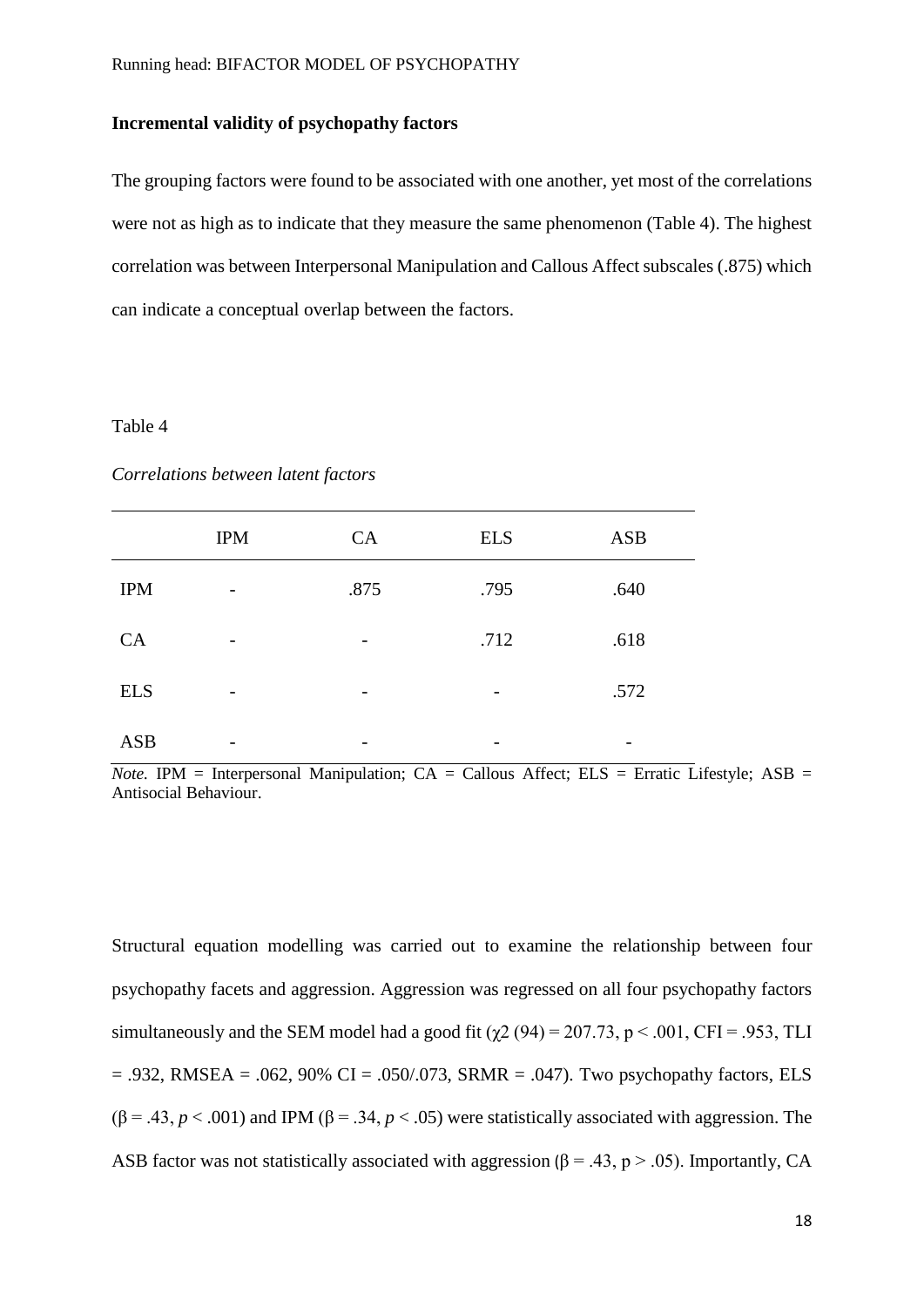facet was found to be negatively yet not significantly associated with overall aggression ( $\beta$  = -.25,  $p > .05$ ). Carmines and Zeller (1979) suggested that factors relating differently with external variables should be considered to measure different conceptions. This approach has already been adopted in other studies examining the dimensionality and incremental validity of a self-report measure (e.g. Boduszek, Hyland, Dhingra & Mallett, 2013).

## **Composite reliability**

Alpha coefficients as indicators of internal consistency have been criticised within a latent variable modelling context due to their reliance on both the number of items tested as well as correlations between them (see Cortina, 1993; Raykov, 1998). A more rigorous estimation of the reliability of an instrument scores can be provided by examining the composite reliability using the following formula:

$$
\rho_c = \frac{\left(\sum_{i=1}^m \lambda_i\right)^2}{\left(\sum_{i=1}^m \lambda_i\right)^2 + \left(\sum_{i=1}^m (\theta_i)\right)}
$$

Where  $\rho_c$  = reliability of the factor score,  $\lambda_i$  = standardized factor loading, and  $\theta_i$  = standardised error variance. Values greater than .60 are considered acceptable [\(Bagozzi & Yi, 1988;](http://www.sciencedirect.com/science/article/pii/S0160289605000565#bib5) [Diamantopoulos & Siguaw, 2000\)](http://www.sciencedirect.com/science/article/pii/S0160289605000565#bib12). Current results indicate that the IPM factor score ( $\rho c = .85$ ), the CA factor score ( $\rho c = .79$ ), the ELS factor score ( $\rho c = .79$ ) and the ASB factor score ( $\rho c =$ .79) of the Hare SRP possess good composite reliability.

## **Discussion**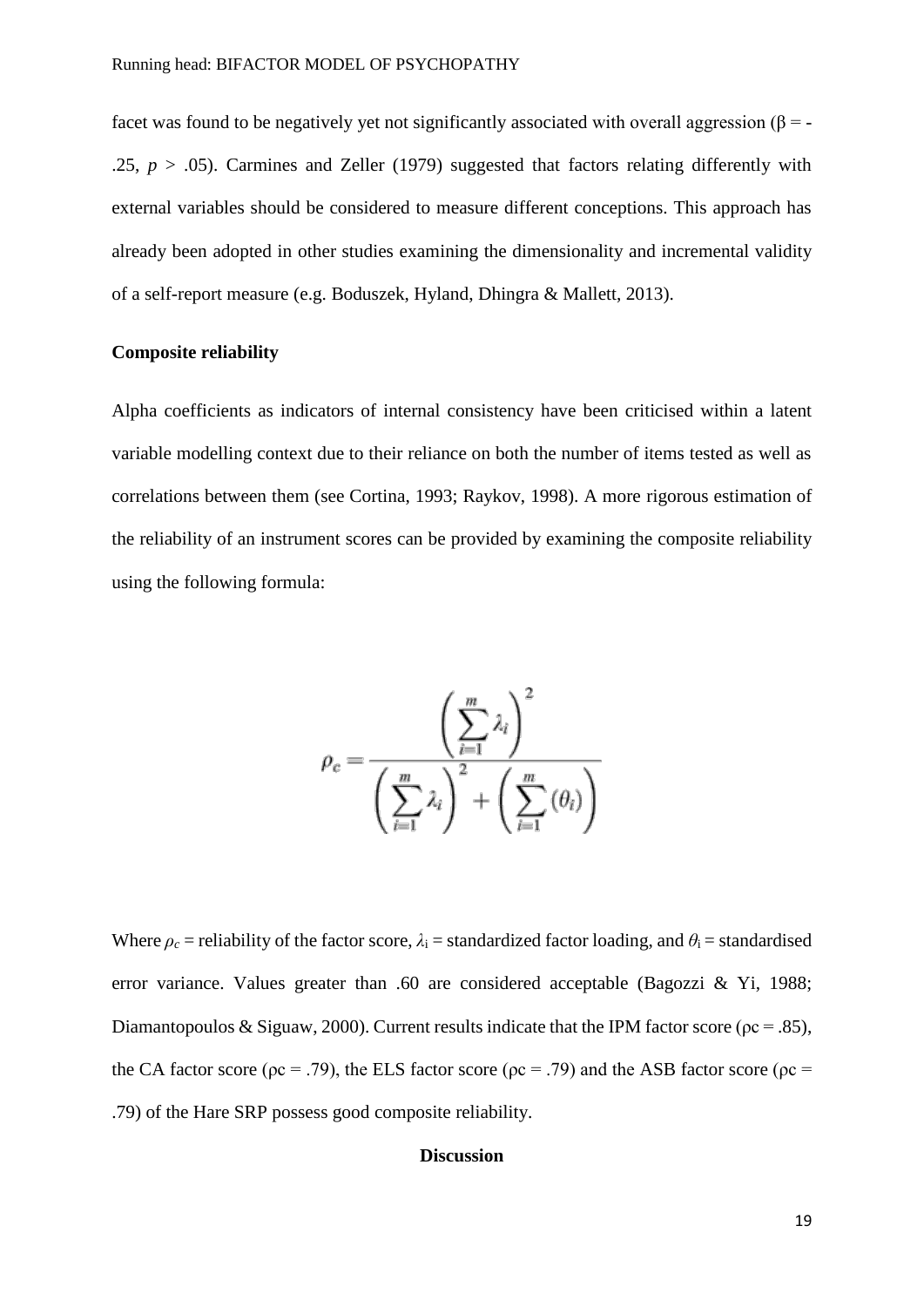The current study was carried out with the primary purpose of evaluating the dimensionality and construct validity of the Polish version of the SRP-III. This study represents the first instance where the construct validity of the SRP-III has been investigated in a language other than English. Additionally, this study assessed the incremental validity of the Polish version of the SRP-III scores by examining the relationship between its factors and aggression. Finally, this paper sought to determine the internal reliability through the application of composite reliability.

Previous research with the English version of the SRP-III suggested that the latent structure of the scale was best represented by four factors: *Interpersonal Manipulation*, *Callous Affect*, *Erratic Lifestyle,* and *Antisocial Behaviour*. However, a limitation of previous studies was the failure to include a bifactorial conceptualisation as a comparison model. A number of recent studies utilizing the PCL-R and the PCL-SV have indicated that bifactorial models represent statistically superior representations of the data than do traditional multifactorial solutions. Boduszek and Dhingra discovered that a model which included two primary psychopathy factors (Interpersonal/Affective and Lifestyle/Antisocial) and four method factors (Interpersonal Manipulation, Callous Affect, Erratic Lifestyle, and Antisocial Behaviour) was the best solution to the latent structure of the PCL-SV. It is important to note that both the SRP-III and PCL:SV were derived from the PCL and therefore it was hypothesised that a similar bifactorial solution would be the best fit of the data in the current study.

This bifactorial model was indeed found to offer the best explanation of the data, however, results of the current analysis indicated that the parcelled items of the Polish SRP-III were best explained in terms of four grouping factors (Interpersonal Manipulation, Callous Affect, Erratic Lifestyle, and Antisocial Behaviour) and two general factors (Interpersonal/Affect and Lifestyle/Antisocial). This was demonstrated by the fact that the standardised factor loadings for each parcel were significantly greater for the four grouping

20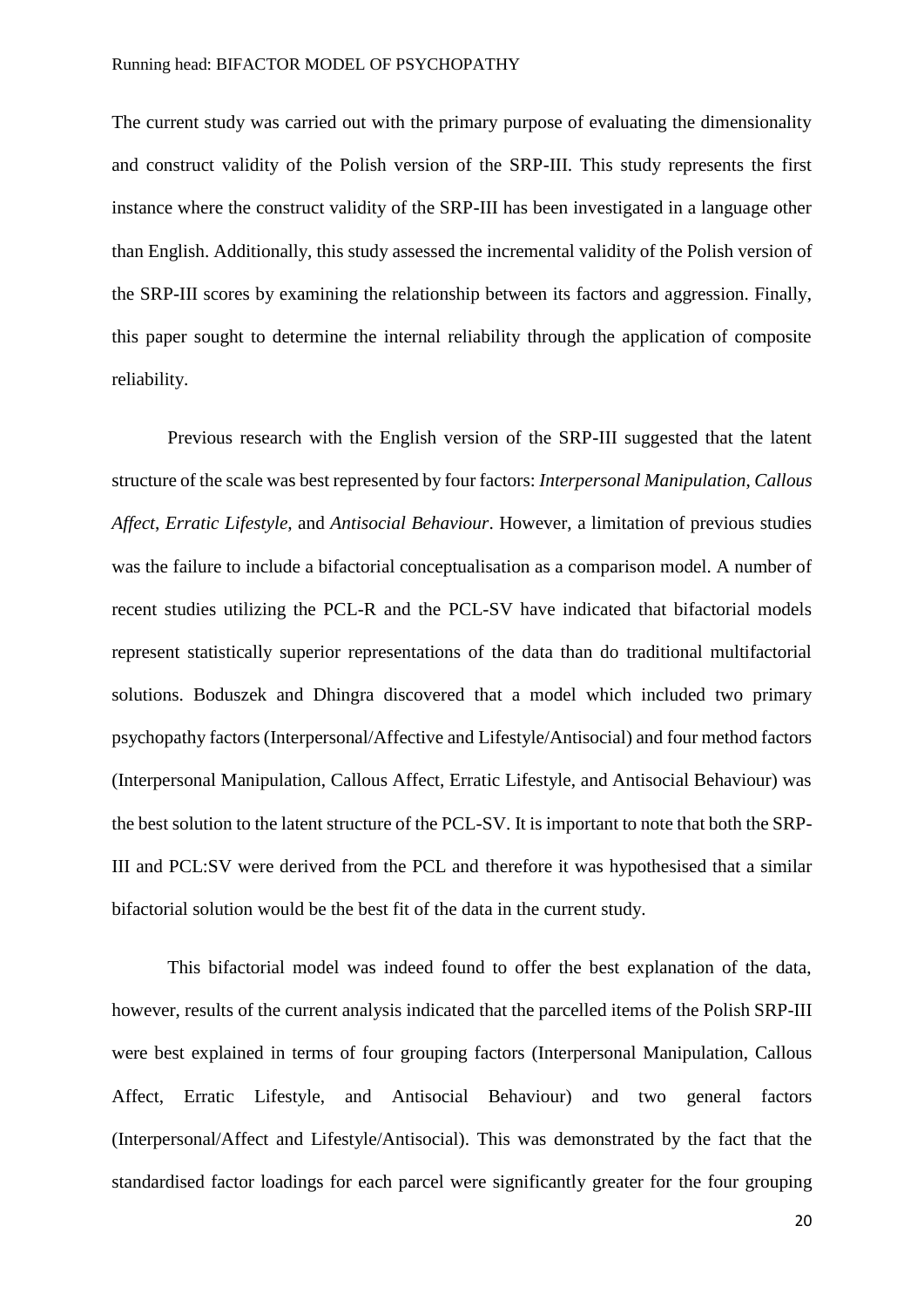factors than for the two general factors. As per the recommendations of Reise et al. (2010), these results provide evidence that the Polish SRP-III is best conceptualised as measuring four primary factors of psychopathy and two generally hidden factors.

The results of the current study considered in light of previous findings by Boduszek and Dhingra (in press), Flores-Mendoza et al. (2008), and Patrick et al. (2007), are strongly suggestive that the latent structure of psychopathy will vary depending upon the method of assessment. It appears when the clinician-administered scales (PCL-R and PCL-SV) are utilised, psychopathy is captured in terms of two correlated factors (Interpersonal/Affect and Lifestyle/Antisocial). However, when a self-report scale is used, psychopathy is captured in terms of four correlated factors (Interpersonal Manipulation, Callous Affect, Erratic Lifestyle, and Antisocial Behaviour).

Further, the four grouping psychopathy factors were correlated with a measure of reactive aggression in order to investigate the scale's incremental validity. Results of this analysis provided further empirical evidence in favour of conceptualising psychopathy in terms of four factors. Erratic Lifestyle and Interpersonal Manipulation were identified to be positively, and moderately, associated with aggression. Antisocial Behaviour and Callous Affect did not reach the level of statistical significance, however, Callous Affect displayed a negative association with aggression. Interpersonal Manipulation and Callous Affect were found to exhibit differing directional relationships with aggression which indicates that, despite the high level of correlation observed between them, these factors are unique and distinct from each other. This result demonstrates that the suggested two-factor models of the SRP-III which combine Interpersonal and Affective factors are misguided. The results are compatible with previous research indicating a strong link between behavioural aspects of psychopathy and reactive aggression (Reidy, Zeichner, Miller & Martinez, 2007). Callous/unemotional traits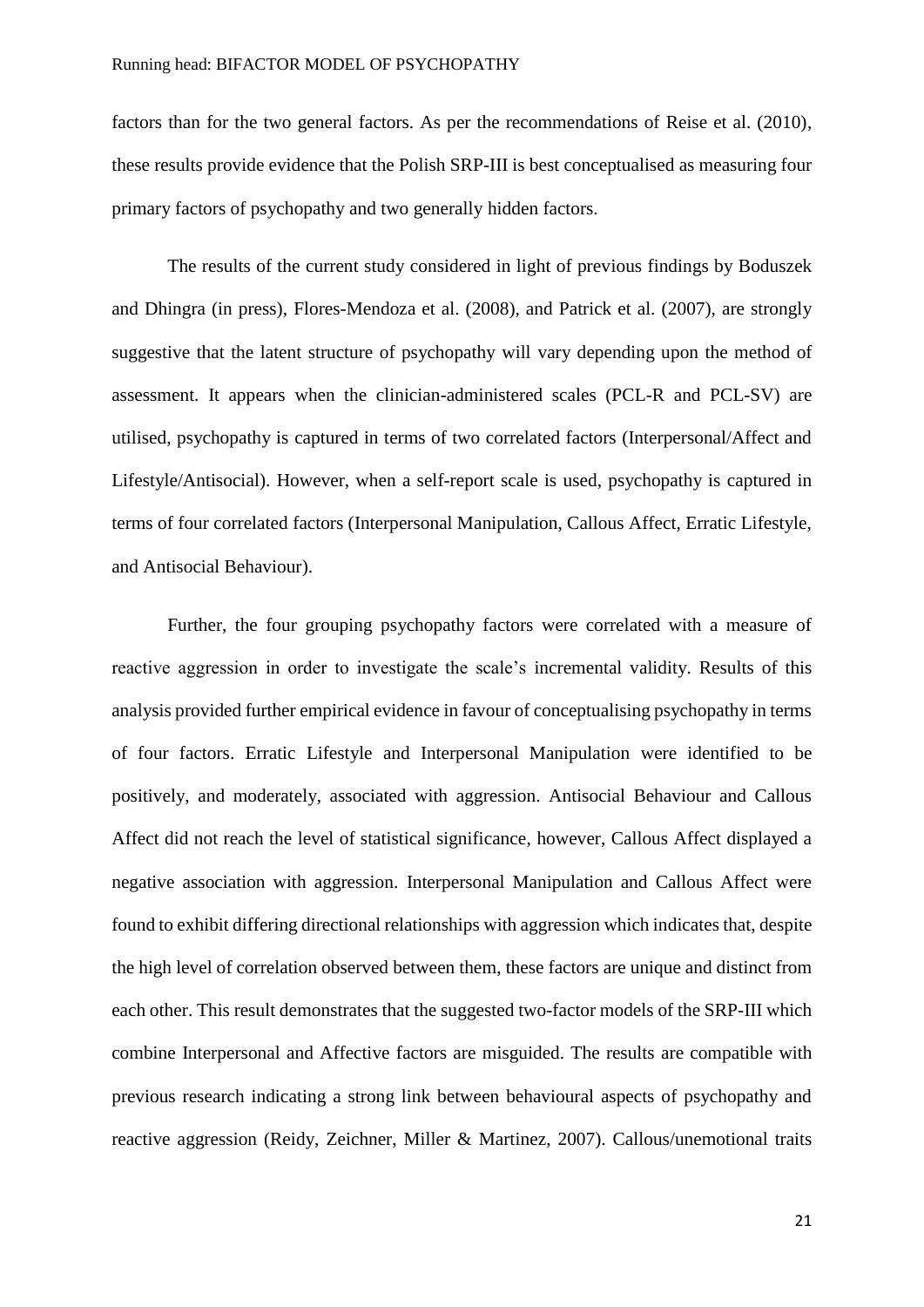were more often associated with instrumental aggression (e.g. Williamson, Hare & Wong, 1987) and reduced impulsivity (e.g. Snowden & Gray, 2011).

A further aim of this study was to provide a robust assessment of the internal reliability of the scores of the Polish Version of SRP-III. Traditional approaches to establishing internal reliability such as Cronbach's alpha have been criticised within a latent variable context due to their tendency to over- or under-estimate scale reliabilities (Raykov, 1998). As such, composite reliability was performed to provide a more accurate assessment of internal reliability of a latent factor. All four subscales were found to possess good composite reliabilities.

While the results of the current study provide supportive evidence for the construct validity of the scores of the Polish Version of the SRP-III, this finding should be tempered by the fact that a parcelling procedure was necessary to find an acceptable model fit. A significant limitation associated with the SRP-III is the failure to identify an adequate factorial solution when using individual items of the scale. This occurrence is likely due to the very high indicator-to-factor ratio of the scale. Future research should therefore seek to develop a psychometrically valid abbreviated version. Items for the abbreviated version could be selected based on the theory and the strength of factor loadings within four grouping psychopathy factors. Similar procedures have been utilised in previous efforts to develop abbreviated versions of self-report psychological measures (Hyland, Shevlin, Adamson & Boduszek, 2013). Another recommendation for future research is to assess whether the factorial solution identified in the current sample remains invariant across different populations.

The present research is the first to study the SRP-III within a sample of participants whose first language is not English, and to assess a bifactorial solution of psychopathy using the SRP-III. The results indicate that the Polish SRP-III is best conceptualised as measuring four grouping factors and two hidden general factors. It has been shown that the four grouping

22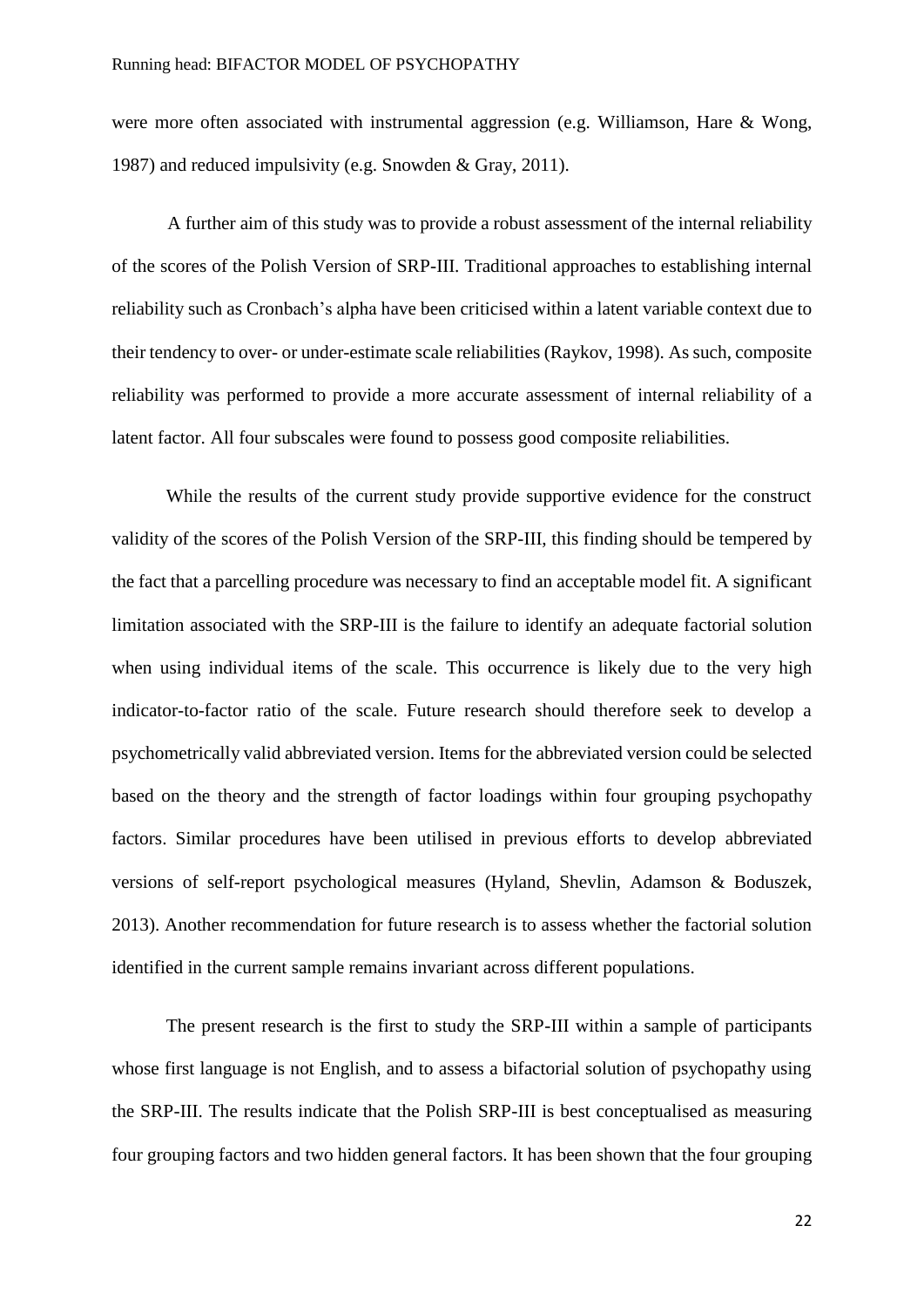psychopathy factors have a good composite reliability and are differentially associated with overall aggression.

## References

Akaike, H. (1973). Information theory and an extension of the maximum likelihood principle. In B. N. Petrov, & F. Csaki (Eds.), *Second International Symposium on Information Theory* (pp. 267-281). Budapest: Academiai Kiado.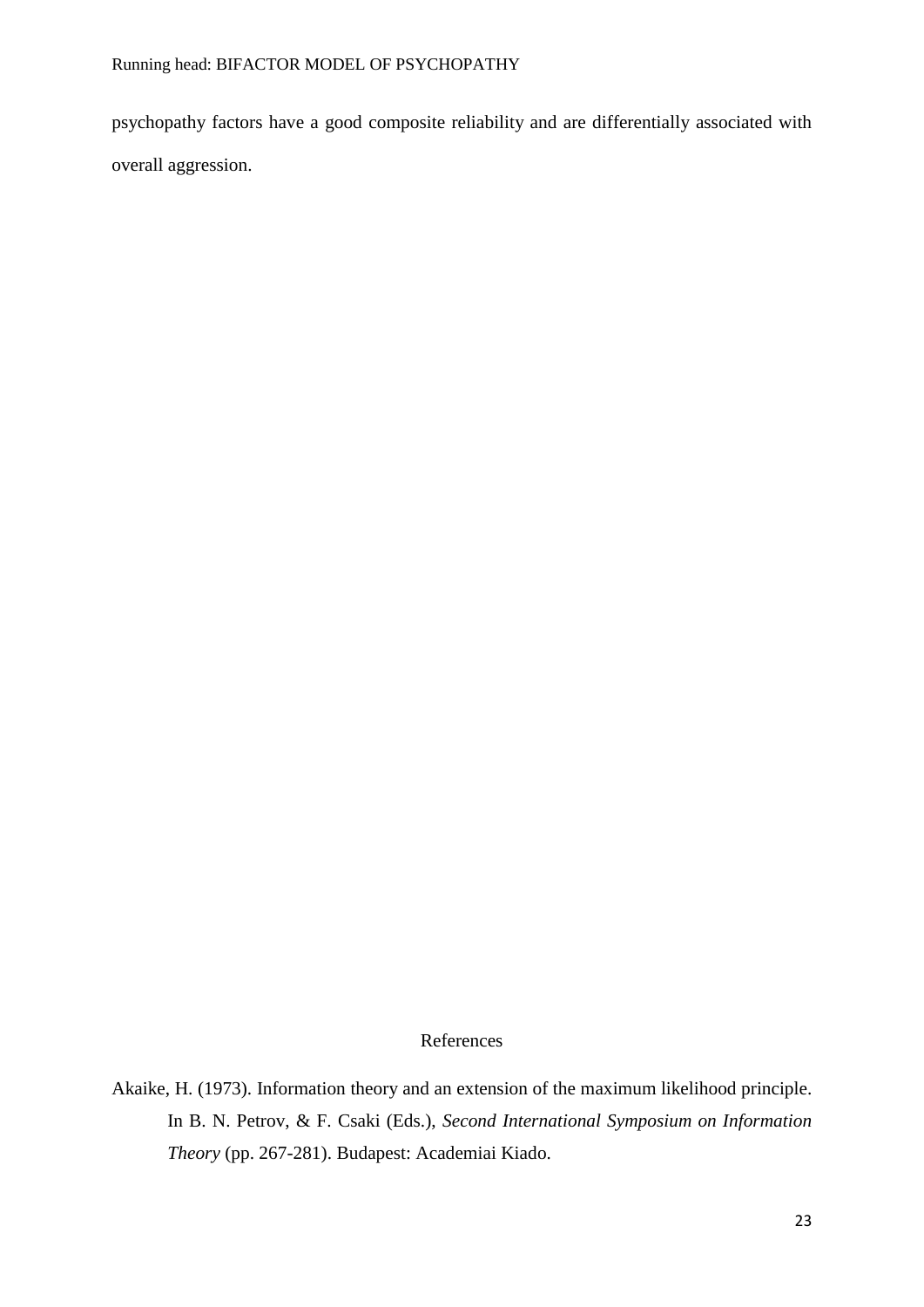- Bentler, P.M. (1990). Comparative fit indices in structural models. *Psychological Bulletin, 217*, 238-246.
- Boduszek, D., & Dhingra, K. (in press). Bifactorial solution of the Psychopathy Checklist Revised Screening Version in a sample of civic psychiatric patients. *Personality and Individual Differences*.
- Boduszek, D., Hyland, P., Dhingra, K., & Mallett, J. (2013). The Factor structure and composite reliability of the Rosenberg Self-Esteem Scale among exprisoners. *Personality and Individual Differences, 55*(8), 877-881.
- Browne, M.W., & Cudeck, R (1989). Single sample cross-validation indices for covariance structures. *Multivariate Behavioral Research, 24*, 445-455.
- Bryant, F.B., & Smith, B.D. (2001). Refining the architecture of aggression: A measurement model for the Buss-Perry Aggression Questionnaire. *Journal of Research in Personality, 35*, 138-167.
- Buss, A.H., & Perry, M. (1992). The aggression questionnaire. *Journal of Personality and Social Psychology, 63*, 452-459.
- Carmines, E.G., & Zeller, R.A. (1979). *Reliability and Validity Assessment*. Newbury Park, CA: Sage Publications.
- Cattell, R.B., & Burdsal, C.A. (1975). The radial parcel double factoring design: A solution to the item-vs-parcel controversy. *Multivariate Behavioral Research, 10*, 165-179.
- Cooke, D.J., & Michie, C. (2001). Refining the construct of psychopathy: Towards a hierarchical model. *Psychological Assessment, 13*, 171-188.
- Cortina, J. M. (1993). What is coefficient alpha? An examination of theory and applications. *Journal of Applied Psychology*, *78*, 98–104.
- Flores-Mendoza, C., Alvarenga, M., Herrero, O., & Abad, F. (2008). Factor structure and behavioural correlates of the Psychopathy Checklist-Revised [PCL-R] in a Brazilian prisoner sample. *Personality and Individual Differences, 45*, 584-590.
- Hare, R.D. (1985). Comparison of procedures for the assessment of psychopathy. *Journal of Consulting and Clinical Psychology, 53*, 7-16.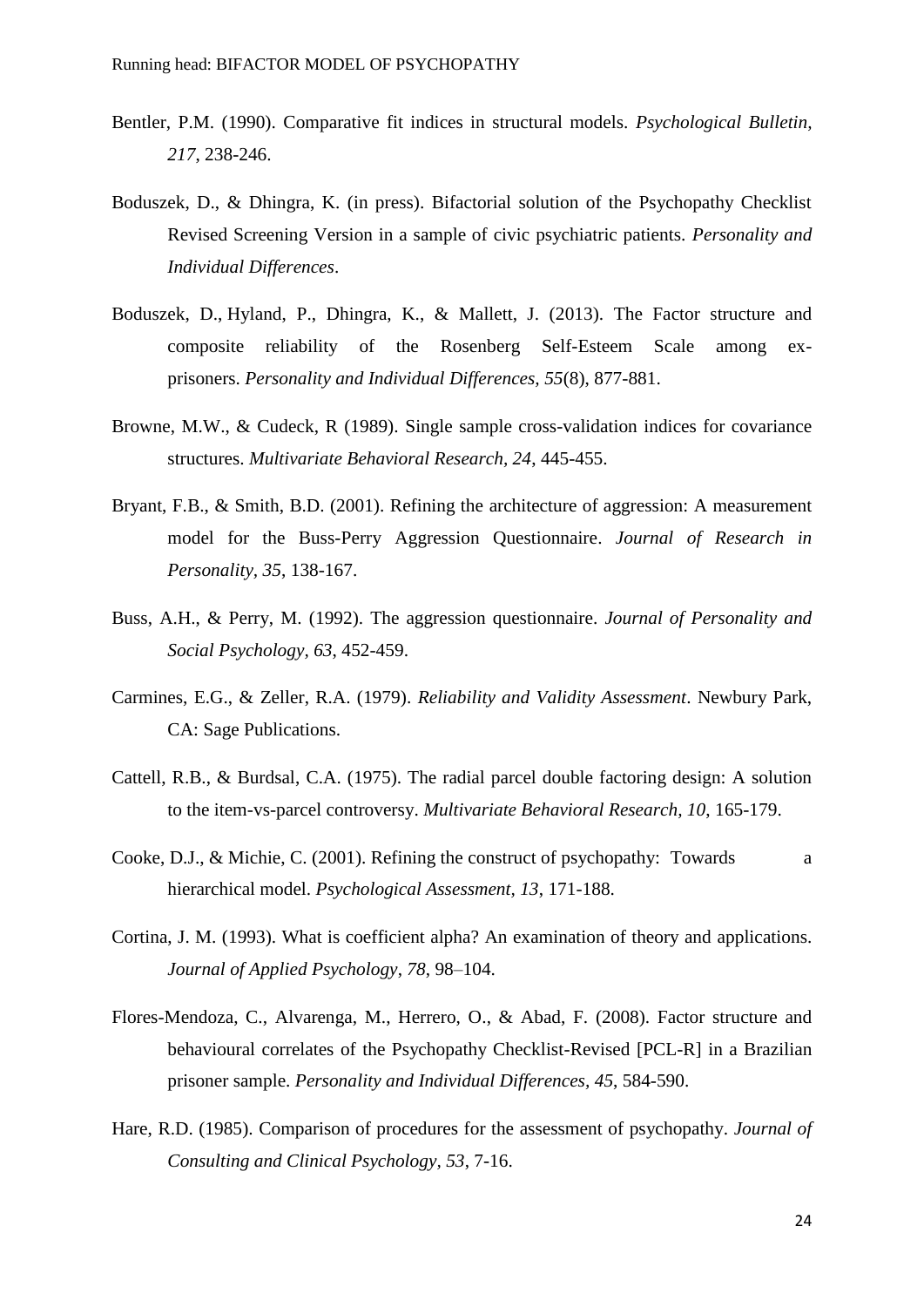- Hare, R.D. (1991). *The Hare Psychopathy Checklist-Revised*. Toronto: Multi-Health Systems.
- Hare, R.D. (2003). *The Hare Psychopathy Checklist-Revised* (2<sup>nd</sup> ed). Toronto: Multi-Health Systems.
- Hare, R.D., Harpur, T.J., & Hemphill, J.F. (1989). *Scoring Pamphlet for the Self-Report Psychopathy Scale: SRP-II.* Unpublished document, Simon Fraser University, Vancouver, Canada.
- Hare, R.D., & Neumann, C.S. (2006). The PCL-R assessment of psychopathy: Development, structural properties, and new directions. In C. Patrick (Ed.), *Handbook of Psychopathy* (pp.58-90). New York: The Guilford Press.
- Harpur, T. J., Hakstian, A. R., & Hare, R. D. (1988). Factor structure of the Psychopathy Checklist. *Journal of Consulting & Clinical Psychology, 56*(5), 741-747.
- Hart, S., Cox, D., & Hare, R. D. (1995). *Manual for the Psychopathy Checklist: Screening Version (PCL:SV).* Toronto: Multihealth Systems.
- Hu, L., & Bentler, P. M. (1998). Fit indices in covariance structure modeling: Sensitivity to underparameterized model misspecification. *Psychological Methods, 3*, 424–453.
- Hyland, P., Shevlin, M., Adamson, G., & Boduszek, D. (2013). The factor structure and composite reliability of the Profile of Emotional Distress. *The Cognitive Behavior Therapist*, *6*(15), 1-12.
- Instytut AMITY (n.d.). *Kwestionariusz Agresji Buss-Perry*. Retrieved from http://amity.pl
- Kline, R.B. (2005). *Principles and Practice of Structural Equation Modeling* (2<sup>nd</sup> ed.). New York: The Guilford Press.
- Lilienfeld, S.O., & Fowler, K.A. (2007). The self report assessment of psychopathy: Problems, pitfalls, and promises. In C.J. Patrick (Ed.), *Handbook of Psychopathy* (pp. 107-132). New York: The Guilford Press.
- Neal, T.M.S., & Sellbom, M. (2012). Examining the factor structure of the Hare Self-Report Psychopathy scale. *Journal of Personality Assessment, 94*(3), 244-253.